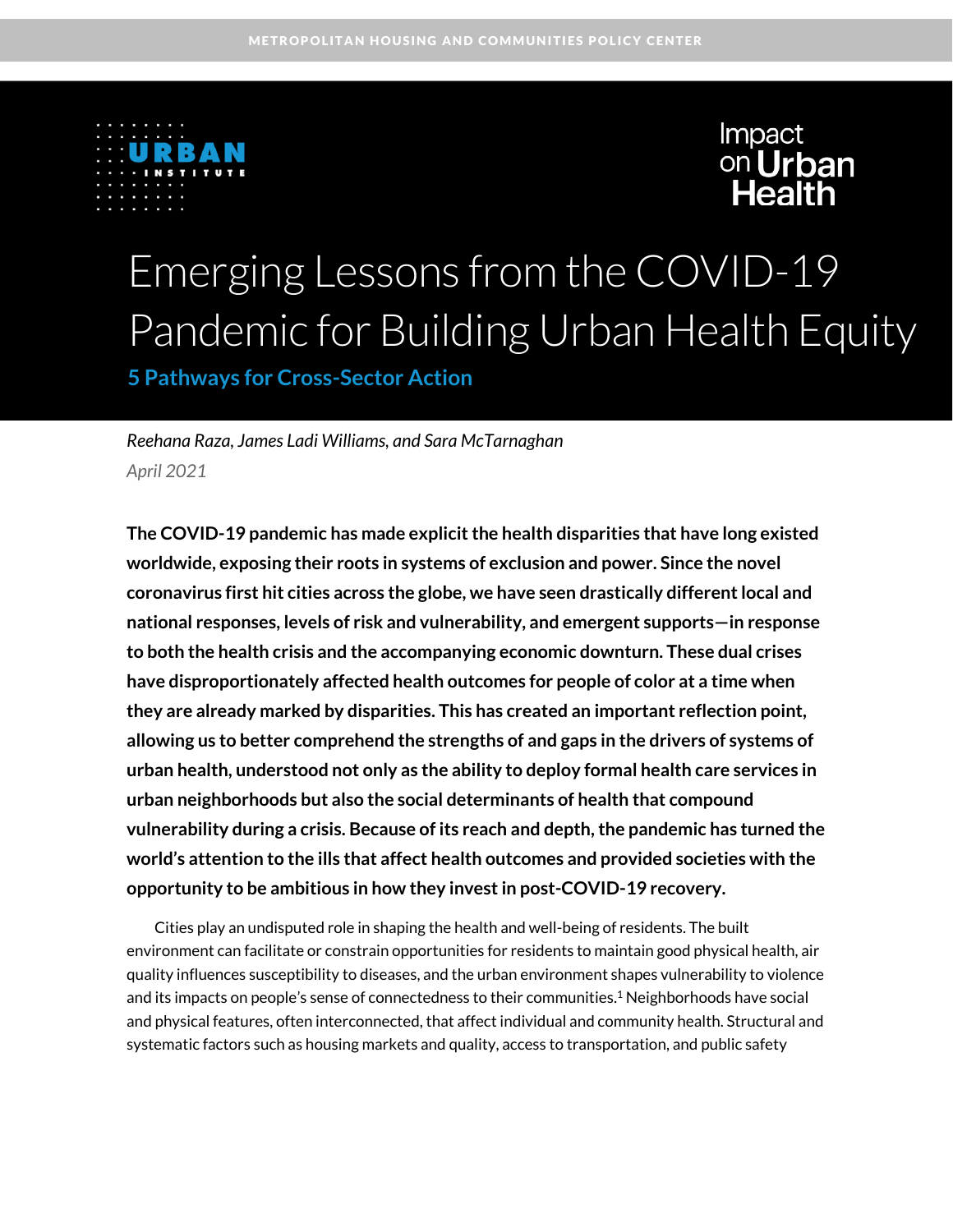shape these features that affect health (Diez Roux 2020). As dense centers of population and economic activity, cities around the world were also exposed first to the spread of COVID-19.

The COVID-19 pandemic has shone a light on structural racism and its impact on health outcomes. In many countries, rates of exposure, hospitalization, and mortality because of COVID-19 vary significantly by race and ethnicity. In the United States, American Indians and Alaska Natives were 2.6 times more likely than white people to die from COVID-19; for Black people/African Americans and Hispanic/Latino people, that multiple was 2.8.<sup>2</sup> In the United Kingdom, morbidity is similarly skewed: COVID-19 mortality rates are persistently higher among people of color. As Michael Marmot of University College London and coauthors (2020) explain, much of this disparity has to do with socioeconomic characteristics and the conditions of places where people live, with structural racism as the root cause. Because of structural racism, people of color face distinct disadvantages across the social determinants of health—and this is true not only in the United States and United Kingdom but also in racially diverse cities across the globe. This disparate impact on people of color is connected to systematic barriers to health-assuring supports.

The pandemic's economic consequences have also had a differential impact on social determinants of health such as health access, food security, stress, and social exclusion. Some communities of workers have been hit hard (with job losses, reductions in work hours, or elimination of their work sector altogether), while others have remained largely unscathed. The job losses alone will have intergenerational effects that will far outlast the current crisis. For example, in the US, 40 percent of parents with children younger than 6 have suffered economic fallout from the pandemic. This fallout has taken the form of food insecurity (23 percent of households) and forgone health care for a child (32 percent), among other challenges (Gupta, Gonzalez, and Waxman 2020). On account of the pandemic, cities have seen their revenues plummet, resulting in fewer and constrained resources to provide health-promoting services. These constraints are likely to have immediate and long-term implications for the emotional, neurological, and biological development of children, with potential consequences for their human, social, and wealth capital in the long term.

The pandemic has created momentum for change and presents an important reflection point for reimagining societies to build urban health equity. Although no consensus exists on the definition of "health equity," a working one would emphasize the fair and just opportunity for everyone to be healthier, including the removal of barriers to health such as poverty and discrimination and their consequences (Braveman et al. 2017). Using a social determinants of health framework to understand the connections between the socioeconomic systems that generate and reproduce health disparities and the structural drivers of those systems is important for designing policy solutions. The crisis has already led to a significant rethinking of health equity and innovations that recognize the interplay of systems and their impact on health. There are chances to lift up these lessons, adapt them, and scale them where applicable. Also, new questions are arising that offer opportunities to learn.

Impact on Urban Health, a UK-based charity focused on urban health in the Lambeth and Southwark boroughs of London, invests in, tests, and builds on global and local experiences that show how neighborhoods can be shaped to support better health outcomes. As part of Impact on Urban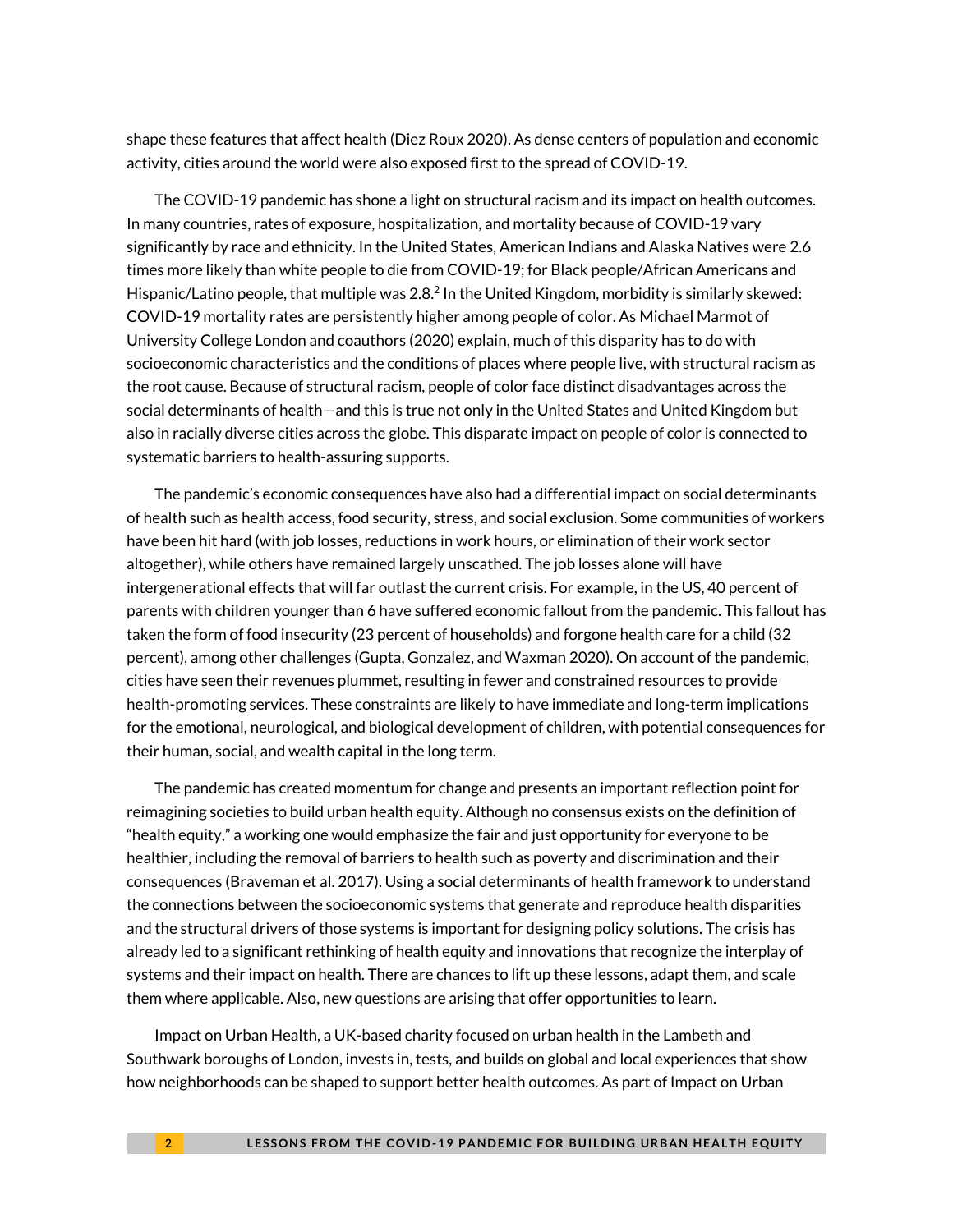Health's global learning, it worked with the Urban Institute to convene three dialogues of experts in health, urban development, and social change to consider whether the pandemic offers an opportunity to address the systems that embed the disparities which are especially apparent in our cities. The dialogue series, held in November and December 2020, brought together leaders from academia, nonprofit organizations, philanthropy, and private health practice to exchange scholarly and practical insights into the pandemic's impacts on urban health equity, the links between local actions and systemlevel solutions, and the potential for innovative approaches to address the challenge (box 1).

#### BOX 1

#### **Dialogue Series Participants**

The Urban Institute and Impact on Urban Health are grateful to the following experts for their participation in the dialogue series and the insightful comments from which this brief draws:

- Karabi Acharya, Robert Wood Johnson Foundation
- Michael Adamson, British Red Cross
- Laudy Aron, Urban Institute
- Mary T. Bassett, Harvard University
- Kieron Boyle, Impact on Urban Health
- Charles Cadwell, Urban Institute
- Kitty Hsu Dana, National League of Cities
- Ana Diez Roux, Drexel University
- Rowena Estwick, Impact on Urban Health
- Elsa Falkenburger, Urban Institute
- Neal Halfon, University of California, Los Angeles
- Peter Long, Blue Shield of California
- Peter Margolis, Cincinnati Children's Hospital Medical Center
- Michael Marmot, University College London
- Faith Mitchell, Urban Institute
- Andy Ratcliffe, Impact on Urban Health
- Qiana Thomason, Health Forward Foundation
- Margery Austin Turner, Urban Institute

This brief shares insights from the dialogue series. It presents five key lessons from the conversations and identifies five opportunities for action (box 2), recognizing that the change that is needed hinges on addressing systemic factors that underpin the inequities that COVID-19 has laid bare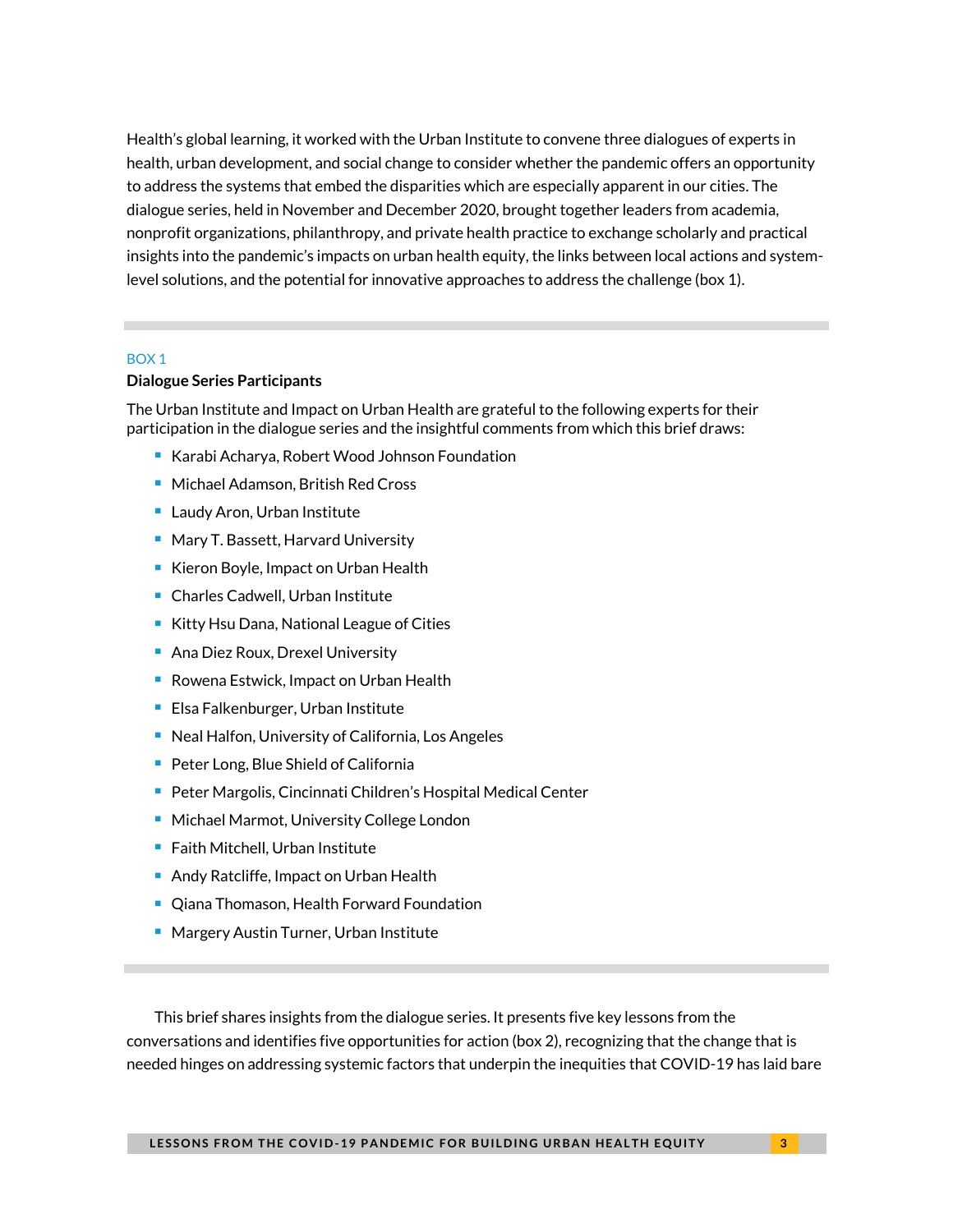in cities around the world. A central message emerged from this effort: achieving urban health equity requires leadership and collaboration among different actors in society.

#### BOX 2

#### **Key Lessons from the Pandemic for Urban Health Equity**

- Structural drivers underpin disparities in COVID-19 incidence and mortality.
- The pandemic exposes how interconnected systems generate and reproduce health disparities in urban contexts.
- Solutions to urban health disparities must be multisector, but these approaches are difficult to pursue.
- Cities and neighborhoods are where systems intersect and the impacts of structural inequalities are visible.
- Local leadership matters for health equity but cannot easily fill gaps left by a long-standing lack of investment.

#### **Key Actions for Building Urban Health Equity**

- Define the vision for urban equity with a focus on the social determinants of health.
- Narrow economic inequality through engaging leadership from multiple sectors.
- Build partnerships for action at the intersections evident in urban settings.
- Engage with communities in ways that build their voice and power.
- Change the aperture for measuring structural challenges, and build accountability for results.

# Lessons from the Pandemic for Urban Health Equity

The health disparities that the COVID-19 pandemic has exposed are not new, nor are the causes unknown. What is unique about this moment, however, is that the pandemic has heightened the attention on the disparities and their causes. Against this backdrop, the dialogue series converged toward two interwoven ideas: the importance of the urban context for health and the interconnectedness of systemic factors that have long undermined the health and well-being of people with low incomes and people of color globally. In the face of these challenges, cities and neighborhoods are not only places where systemic challenges intersect but also spaces where innovation occurs. Local action can contribute to change, but it cannot readily fill gaps left by a persistent lack of investment in national systems crucial to health and well-being. And basing policy and practice on a framework that treats health care as the primary means to address health is no longer tenable.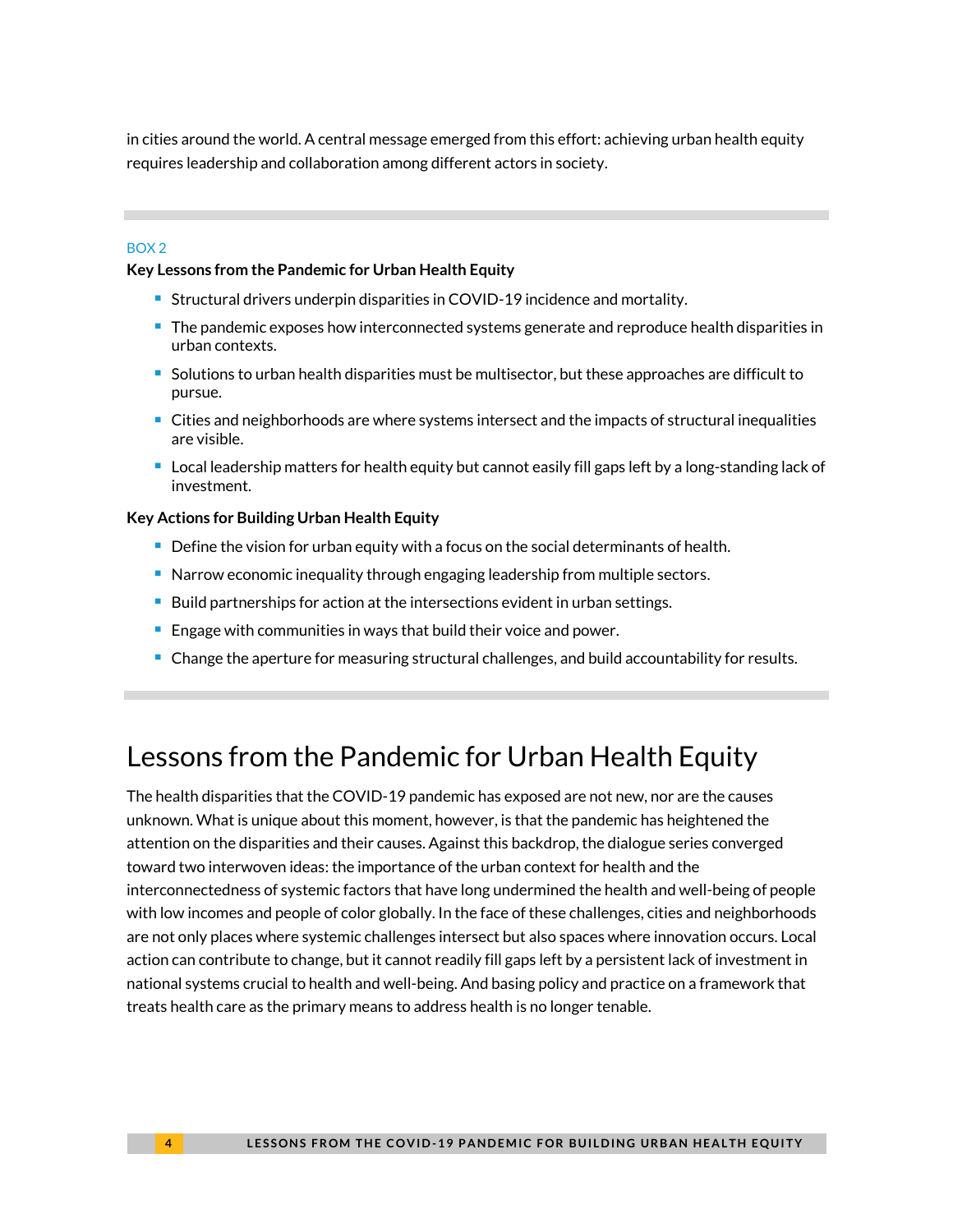### **Structural Drivers Underpin Disparities in COVID-19 Incidence and Mortality**

Dialogue participants noted that the pandemic has highlighted the links between structural drivers and health equity. Among the drivers is structural racism, defined as the ways in which societies foster discrimination through mutually reinforcing inequitable systems (Egede and Walker 2020). Kitty Hsu Dana of the National League of Cities described racism as a chronic, systematic issue that pervades the context in which people live, work, learn, play, and worship and predates the COVID-19 pandemic. Structural racism not only is a function of formalized institutions but also manifests through unconscious bias and norms.

The statistics on the disparate impact of COVID-19 on people of color are stark, and the links between structural racism and health outcomes are well-known, most explicitly around life expectancy. Two experts who participated in the dialogue series, Margery Austin Turner of the Urban Institute and Qiana Thomason of the Health Forward Foundation, noted that these disparate outcomes are directly linked to place. As an example, Thomason shared that in Kansas City, "the economic and racial dividing line for us is Troost Avenue, and there's about a 15-to-20-year difference in life expectancy in a threeblock gap between Troost Avenue and what's on the east and west side of that."

In the UK, the existence of a national health care service has not prevented similar magnitudes of COVID-19 deaths and hospitalizations among people of color as in the US, underscoring that health disparities point to structural factors such as racism, rather than simply disparate levels of access to health care. Reports published recently in the UK have emphasized structural racism in explaining the differential outcomes from COVID-19 (Lawrence 2020; Public Health England 2020). In the dialogue series, Michael Marmot said the COVID-19 pandemic pierced a "delusion" that racial inequity was not an issue in Britain. And in his recent report, he noted that clear links exist between economic deprivation and structural racism, including that the most economically excluded communities align with communities of color (Marmot et al. 2020). Marmot argued in the dialogue series that structural racism cannot be addressed by simply targeting deprivation. He quoted Mayor of Bristol Marvin Rees, who has talked about a "robbery of resilience"—a historical violation that builds over time and which affects the confidence, identity, and well-being of people subjected to structural racism.

From the legacy of residential segregation to long-standing disinvestment in the health and education of residents in communities where people of color are the majority, the intersecting drivers of urban health disparities have systemic racism as their underpinnings. As a result, solutions that create progress toward health equity must also be systemic, with policies activated and resources mobilized to tackle structural racism.

### **The Pandemic Exposes How Interconnected Systems Generate and Reproduce Health Disparities in Urban Contexts**

Dialogue participants argued that the systems proving to be particularly pernicious during the COVID-19 pandemic are residential segregation and neighborhood disparities in access to urban amenities,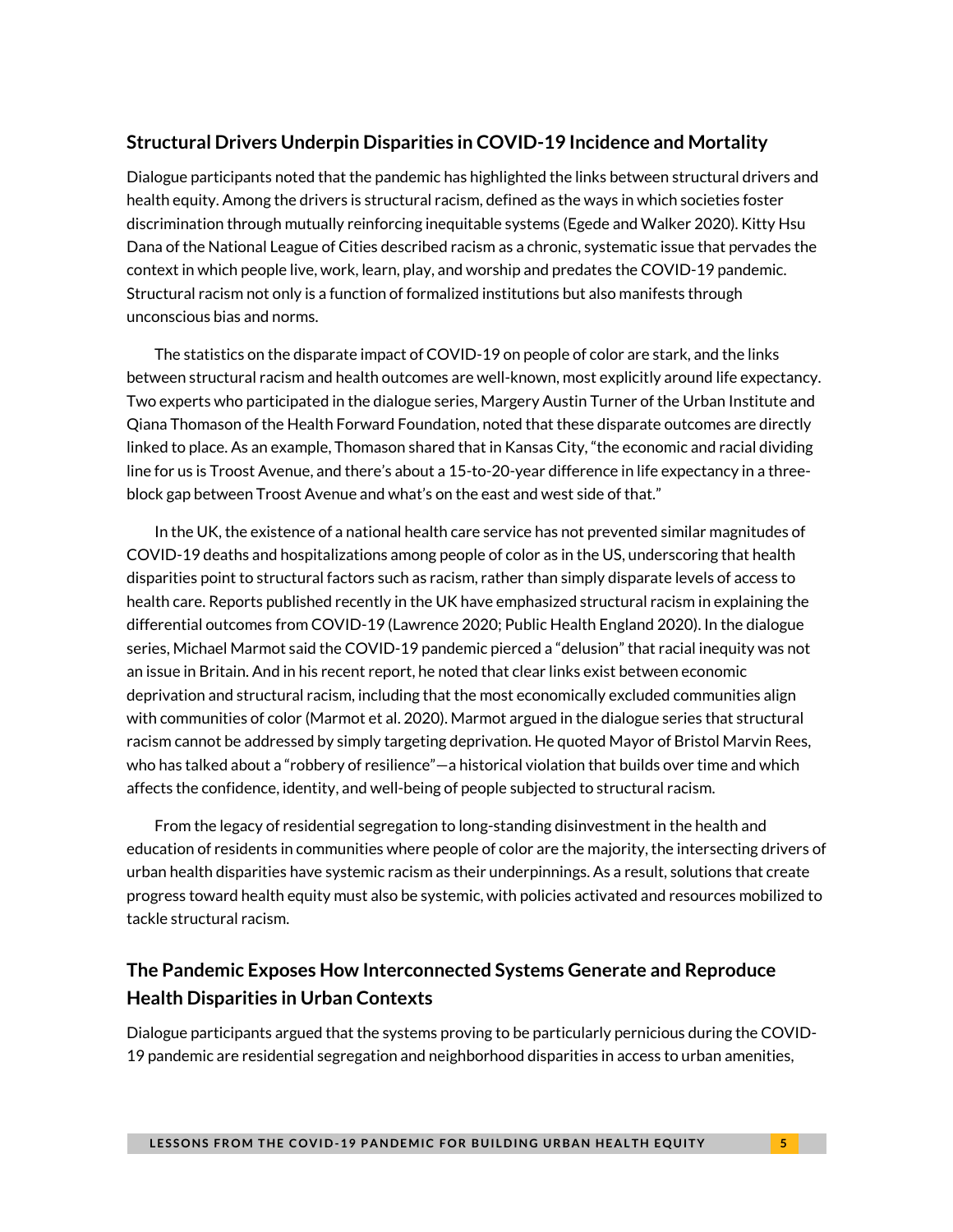occupational segregation, and unequal access to health care. These connected systems affect people's likelihood of developing COVID-19 and their ability to protect themselves from it.

*These systems have affected the likelihood that people get the disease, but also the extent to which they are able to respond and protect themselves. —Ana Diez Roux, Drexel University*

The overlap between neighborhood disparities, inequality, and structural racism has been further illuminated by the pandemic's disparate outcomes: areas populated by people with low incomes have experienced greater exposure to COVID-19 than wealthier communities (Marmot et al. 2020). Early evidence from the US indicates that counties with high levels of residential segregation between white and nonwhite people have more COVID-19 cases, after controlling for other factors (Yang, Choi, and Sun 2021). Residential segregation and neighborhood disparities have contributed to the spread of the coronavirus in several ways. First, the historical lack ofinvestment in certain neighborhoods has created housing-quality issues such as a lack of ventilation that have made it easier for the virus to spread. Second, communities with limited access to outdoor public spaces are less able than communities with more space to socially distance to protect themselves. Finally, communities have different levels of access to health care services, especially to COVID-19 testing, which has been crucial to containing the virus.

Occupational segregation and workplace exposure are also connected to COVID-19 mortality and infection rates, and experts argued during the dialogue series that the public discourse around disparities related to COVID-19 has largely overlooked workforce exposure. Because of varying workplace conditions and protections, people in different occupations have different levels of exposure to the virus. People who cannot work from home, who work in close proximity to others, or who cannot afford to stop working have suffered higher levels of infection and fatalities (Marmot et al. 2020). A lack of personal protective equipment, poor ventilation, and inadequate cleaning in workplaces can also contribute to vulnerability. These vulnerabilities are significant for people of color, women, and older people (Marmot et al. 2020). Also, people who are at higher risk for exposure to COVID-19 at work risk exposing their families, which can lead to additional community spread in neighborhoods with high concentrations of essential workers.

*The way precarity has overtaken the workforce seems central to the vulnerability we have seen.*

#### *—Mary T. Bassett, Harvard University*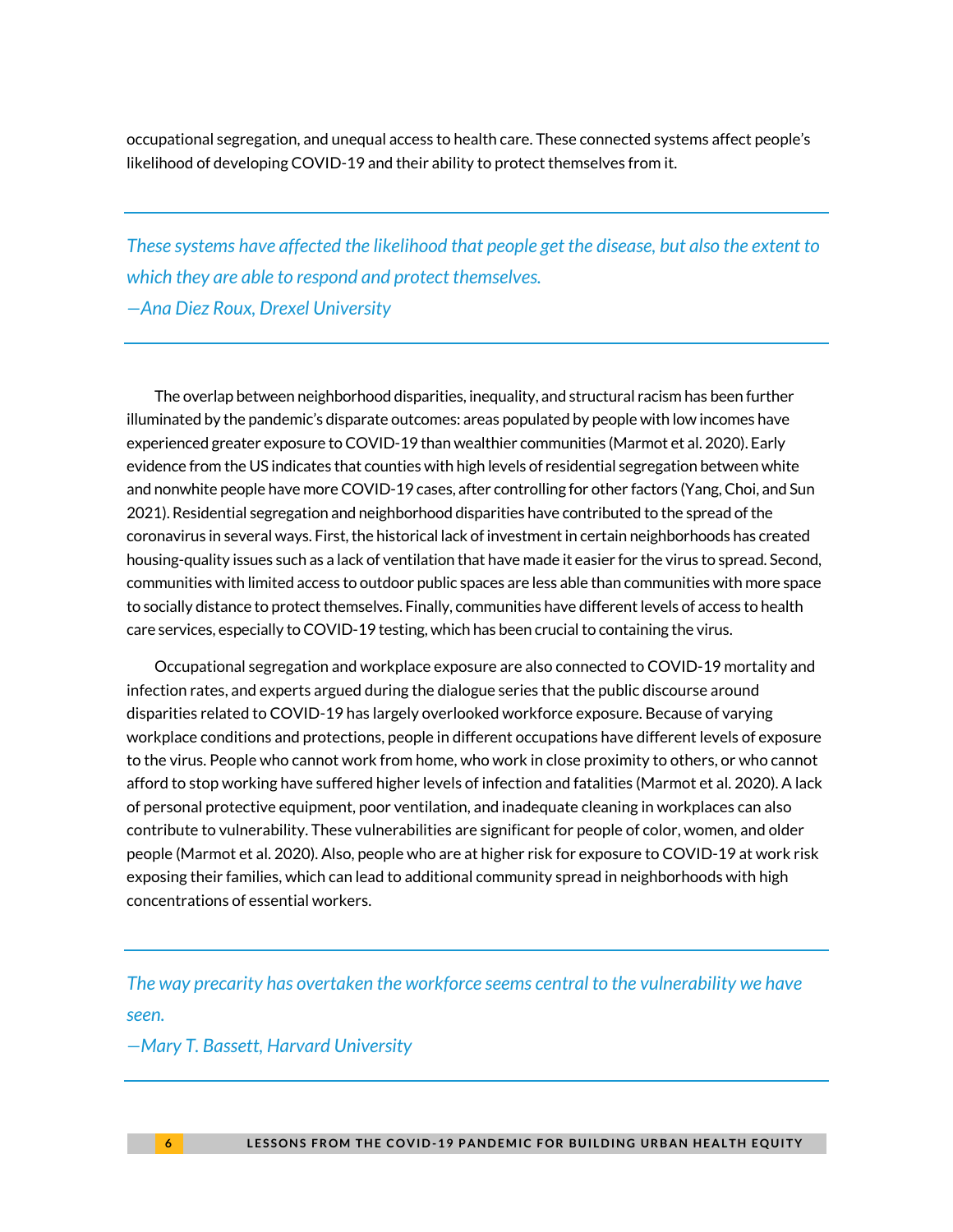Differential health care access has also influenced vulnerability to COVID-19. Residents of lowincome communities have limited access to health resources because of low levels of investment in health care facilities in their neighborhoods, among other reasons. This is true even in countries like the UK that have publicly funded health care systems, as well as those like the US that have private systems. In the US, occupational segregation also affects health care access; people in jobs that are at high risk for COVID-19 exposure are likely to have limited or no health insurance and consequently poor health care access (Garcia et al. 2020). In the context of the COVID-19 pandemic, this is likely to affect who can access testing and treatment. In addition, access to testing and guidance on quarantining (and the ability to do so) varies by community, which has affected susceptibility and spread of the virus.

Neighborhood disparities, occupational segregation, and health care access all intersect to exaggerate the vulnerability of people of color to COVID-19, leading to higher mortality and incidence of infection. Neal Halfon of the University of California, Los Angeles, noted that these systems are designed to allow this to happen and said that "the failure in the development scaffolding in our societies multiplies vulnerability."

### **Solutions to Urban Health Disparities Must Be Multisector, but These Approaches Are Difficult to Pursue**

Experts reflected on the importance of upstream strategies to address social determinants of health. A core element of such strategies is multisector collaboration, which calls for deliberate and sustained alliances among multiple actors (e.g., government, civil society, and the private sector) and, importantly, across sectors that can affect health outcomes (e.g., education, housing, health, transportation, and environment).

Several dialogue participants emphasized that the pandemic has brought renewed attention to the importance of actions beyond the health care sector to improve health and reduce urban health disparities. A multisector approach consolidates efforts across policy domains and rests on an understanding that the health care sector alone cannot get the job done. With such an approach, however, come challenges, including figuring out how agencies can better coordinate to improve health outcomes for residents within existing budget constraints. It means seeking a better understanding of how policies and programs in different sectors affect health at the individual, family, and community levels, with an implicit theory of change that people and their communities would be better off if actors worked more collaboratively and pooled their resources at the neighborhood level. A siloed approach, on the other hand, risks leaving individual and community health needs unmet because of a lack of coordination in assessing needs and organizing priorities to meet them.

Despite their potential to improve health outcomes, multisector approaches have proved difficult to achieve for a couple of reasons. As experts noted, one barrier is the lack of a shared vision on outcomes that could focus a wide range of actors on the goal of achieving health equity. Although the question of what the term "equity" means recurred throughout the dialogue series, significant progress has been made in measuring health disparities, both within and between neighborhoods and cities.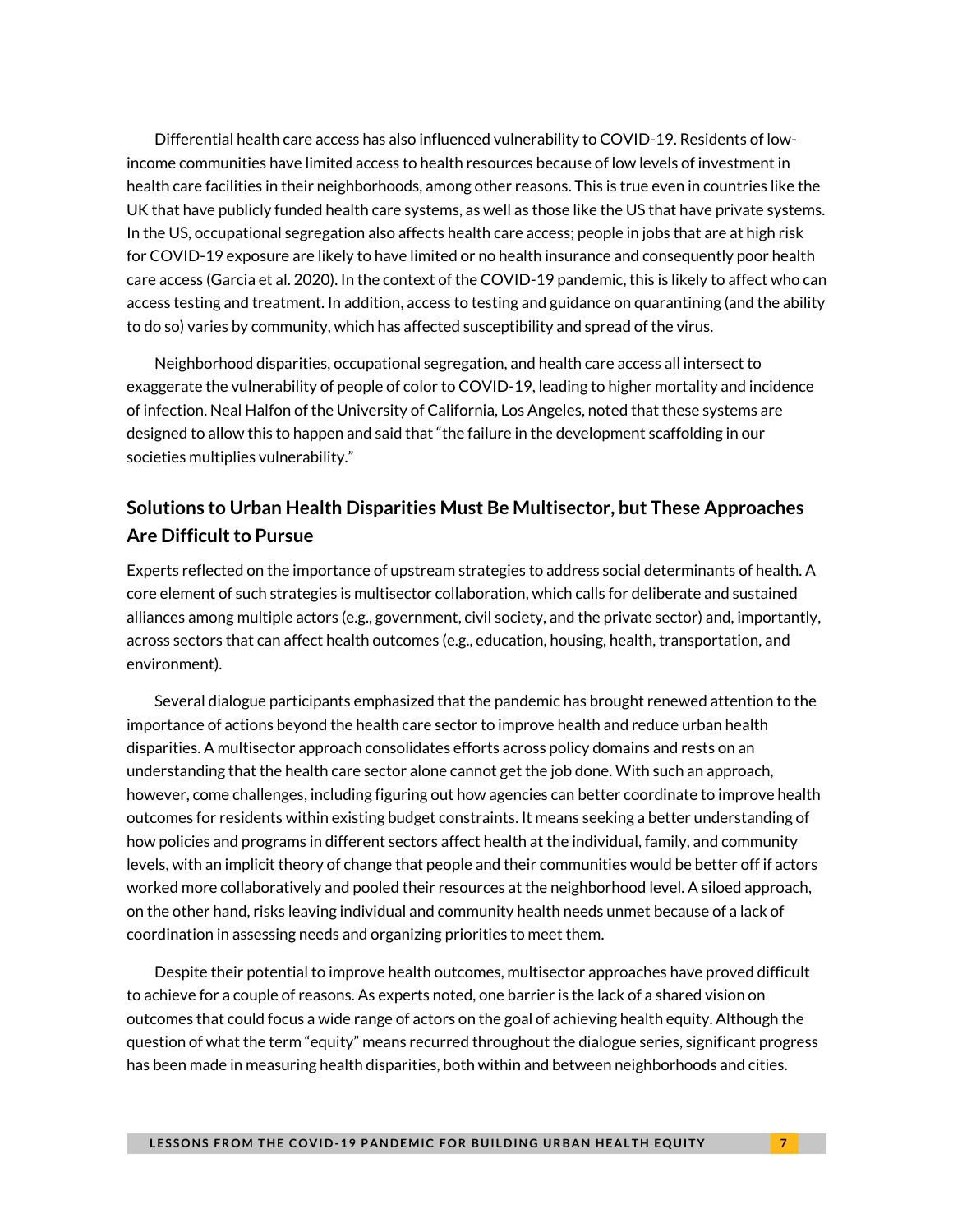Much is also now known about the root causes of those disparities (Alper 2016). Yet, it is not evident that health equity metrics alone can frame a shared understanding of the problem, let alone incentivize an alignment of efforts for collective impact on the different factors that affect well-being.

Crucially, the assumption that health care is the primary means of addressing health has been so strong that it has constrained the cross-cutting coordination and integrated action across policy domains needed to improve health and reduce health disparities in cities across the globe. This barrier has persisted since long before the pandemic's arrival. When health care is the dominant frame through which key stakeholders consider health, those operating in other sectors are unlikely to recognize the important roles they must play in promoting better health outcomes for people. Speakers at the dialogue series noted that many people appear stuck in a framework that treats health and health equity as issues exclusive to health departments or health care systems.

This assumption, that achieving health equity is the job of a particular sector, constrains local action and innovation. City leaders often face resistance when trying to engage stakeholders who believe their department's mission does not include promoting health (National League of Cities 2015). Mary T. Bassett, a former New York City health commissioner, said that such resistance can undermine the building blocks for integrated work, particularly the alignment of city agency budgets and priorities. In other words, differences in the values, vocabulary, and priorities of relevant sectors—shaped by stakeholder interests—can be a significant barrier to collaboration (Kohli and De Biasi 2017).

Going forward, actors in the urban health ecosystem need new and better ways to collaborate on advancing health equity. However, we need to learn more about the practical steps that work for fostering collaboration among the various sectors that affect health. Challenging the health care– centered framework will be an important part of this process.

### **Cities and Neighborhoods Are Where Systems Intersect and the Impacts of Structural Inequalities Are Visible**

The structural inequalities that drive health disparities are complex and difficult to change. Acknowledging this can be overwhelming and lead to inertia, leaving actors in the urban health ecosystem without a sense of where to start and how to address such deep-seated issues. According to the experts who participated in the dialogue series, however, focusing on cities and neighborhoods could be one way to overcome this inertia.

Participants emphasized that in urban environments, the connections between structural inequalities and the social determinants of health are clear. As a result of discriminatory policies and practices, some people are sorted into resource-rich neighborhoods, while others are sorted into neighborhoods that lack health-promoting assets like high-quality schools, housing, and employment opportunities. This sorting is based mainly on race, ethnicity, and socioeconomic status and therefore produces significant differences in the opportunities that residents have to reach their full health potential.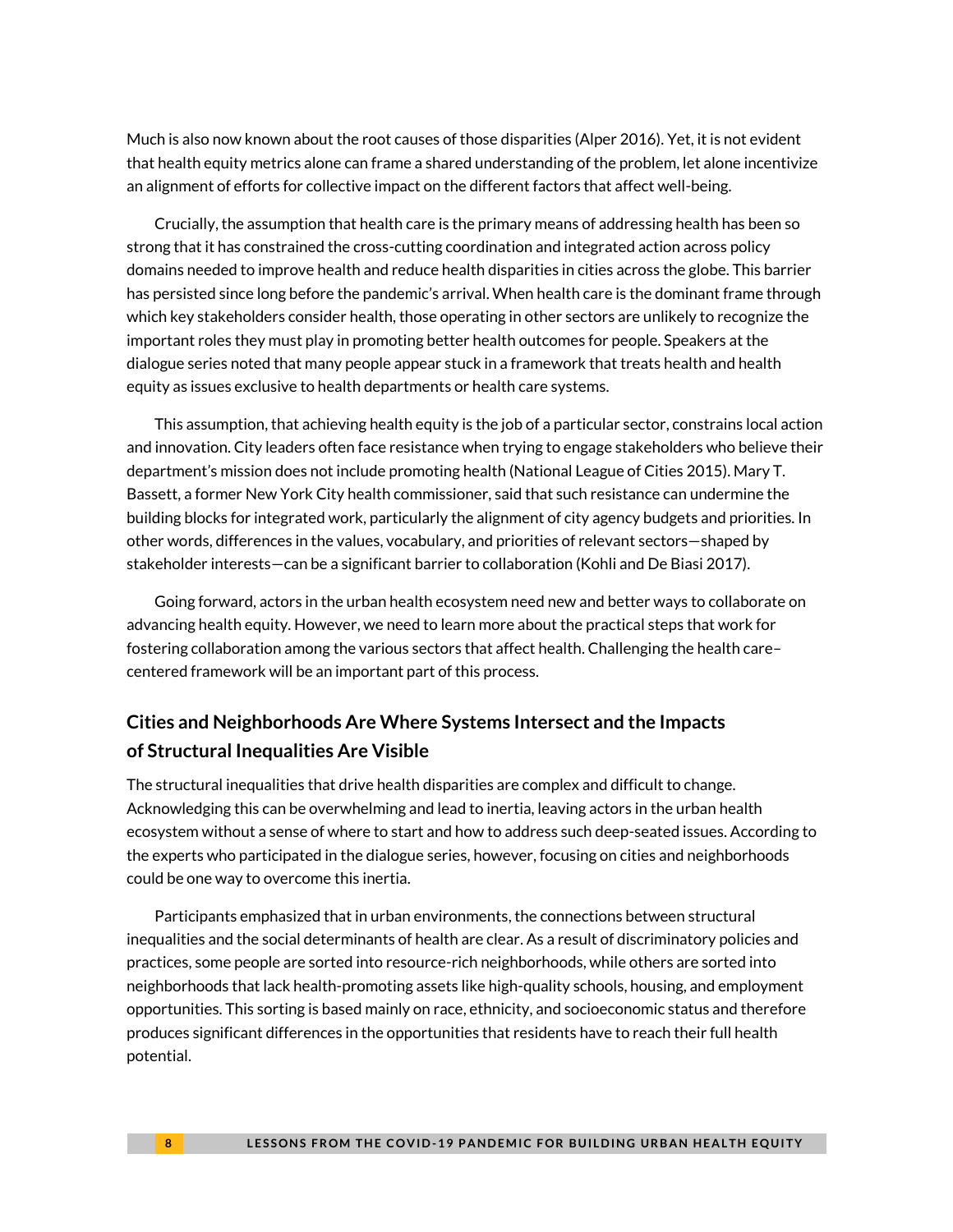Focusing on how urban areas have fared during the pandemic provides additional insight into the ways that places shape virus transmission and people's ability to cope with the pandemic. For example, overcrowding in housing, especially among low-income communities, has made these communities susceptible to COVID-19 transmission within the household. In many of these communities, parks and green spaces, which positively affect people's physical and mental health, are scarce. This imbalance further illustrates why people in disadvantaged communities have poorer health and why the pandemic's impacts have been so devastating in those areas (Fedorowicz, Schilling, and Bramhall 2020; South et al. 2015; Tzoulas et al. 2007).

*One of the powerful advantages of zooming into a neighborhood is this: that's where the intersections between different policy domains are so concretely evident…and that creates real opportunities to do the cross-silo work that is so incredibly difficult. —Margery Austin Turner, Urban Institute*

Experts explained that focusing on urban areas also reveals how market forces and public policies combine to promote or limit opportunities for people to be as healthy as possible. For example, consider the corporatization of the food system, which has led to the proliferation of ultraprocessed foods that despite being harmful to health are more affordable than healthy options. At the same time, "there has been an unwillingness of governments to intervene and protect a healthy food supply for people," Bassett said. Residents of cities' high-poverty neighborhoods, which often do not have high-quality grocery stores, bear the brunt of these intersecting challenges because, unlike residents of wealthier areas, they do not have the power to control their food supply. These disparities are partly why neighborhoods with lower incomes have higher incidences of childhood obesity.

Simply put, when we focus attention on cities and neighborhoods—places where people live, work, play, and age—the what, who, and why of health equity become apparent, revealing opportunities for action. Viewed through an urban lens, the challenges underscore the importance of interventions in specific places, at the city and neighborhood level, that explicitly take on conditions that undermine health and well-being. In addition, they may reveal concrete avenues for the multisector collaboration that has proved difficult to advance and which the pandemic has made even more pressing. It then becomes essential that actors in the urban health ecosystem have the right conversations, focused on what each might need to do differently, within their capacity and in coordination with others, to advance health equity.

However, because health equity challenges have structural roots, one cannot assume that breaking out of traditional silos will be enough to drive change. For Michael Marmot, addressing health disparities ultimately requires tackling "inequities in power, money, and resources at the urban level."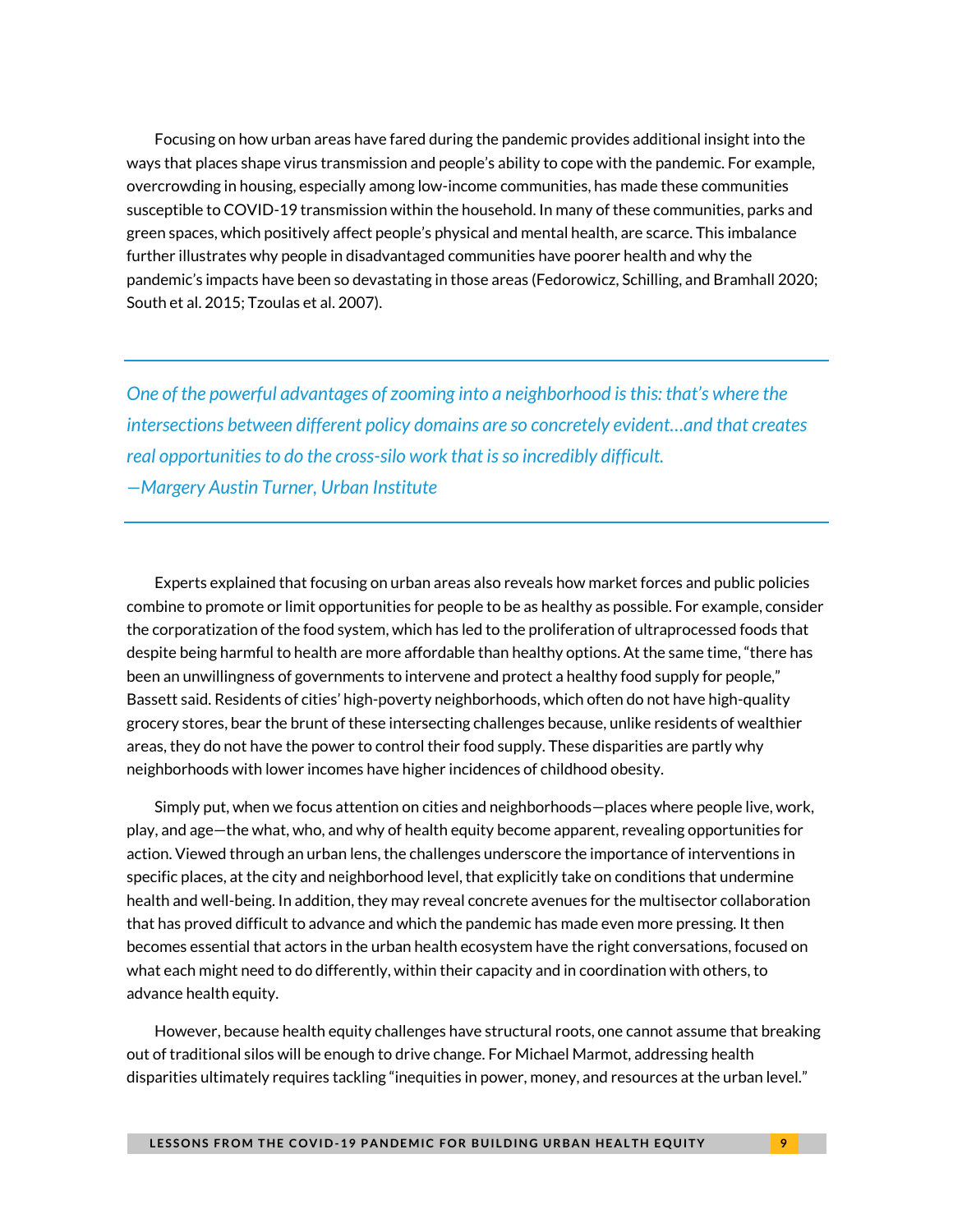Doing that involves taking actions that lie beyond the city and neighborhood level, however, because the policy tools and resources to address the myriad challenges that neighborhoods face do not all sit within the boundaries of the neighborhoods concerned (Turner 2014). For instance, federal investments in place-based programs can not only direct resources to disadvantaged neighborhoods but also build the capacity of neighborhood leaders to influence state, local, and national policies that promote health.

### **Local Leadership Matters for Health Equity but Cannot Easily Fill Gaps Left by a Long-Standing Lack of Investment**

During the pandemic, local organizations have provided much-needed support to disadvantaged communities, especially in places where national responses have been weak, in part because of political polarization and low investment in public health systems. These local actors cut across public and private sectors and include community-based organizations, mutual aid groups, small businesses, mayors, public health departments, and academic institutions. They have backed a wide range of activities, including the provision of cash, food, and sanitary materials to those in need. For example, in the UK, the mayor of Greater Manchester, Andy Burnham, launched a £5 million fund to shelter and provide services to people experiencing homelessness. 3 In the US, cities like San Francisco stalled evictions of tenants unable to pay rent because of COVID-19-related job losses. <sup>4</sup> Taken together, these efforts aim to address community needs and to make up for a lack of robust national action. Although local initiatives may not address every problem, they are a useful starting point and allow for experimenting, organizing, documenting, and leveraging for change.

Crucially, during the pandemic, local actors have been stepping into roles that are traditionally the purview of public health systems, which, according to dialogue participants, are weak after years of low investment. One example of a service that organizations have come together to offer is real-time provision and analysis of data on the virus's spread. These groups have played an important coordinating role for various entities—such as public health departments, nonprofits, and schools—that require such information to respond to the virus and meet community needs. At the dialogue series, Peter Margolis of the James M. Anderson Center for Health Systems Excellence at Cincinnati Children's Hospital Medical Center highlighted one effort that has been crucial in managing COVID-19 response in Ohio (box 3).

#### BOX 3

#### **Leveraging Hospital Data Infrastructure for Collaboration and Learning: Spotlight on James M. Anderson Center for Health Systems Excellence**

Housed at Cincinnati Children's Hospital Medical Center, the James M. Anderson Center for Health Systems Excellence has been leveraging its data capabilities to facilitate a collaborative response to the COVID-19 pandemic in Cincinnati and the tri-state region (Ohio, Kentucky, and Indiana). According to Peter Margolis, "data systems have been degraded dramatically over the last 10 years," and that has made city-level data difficult to come by. Moreover, the data emerging from the public health system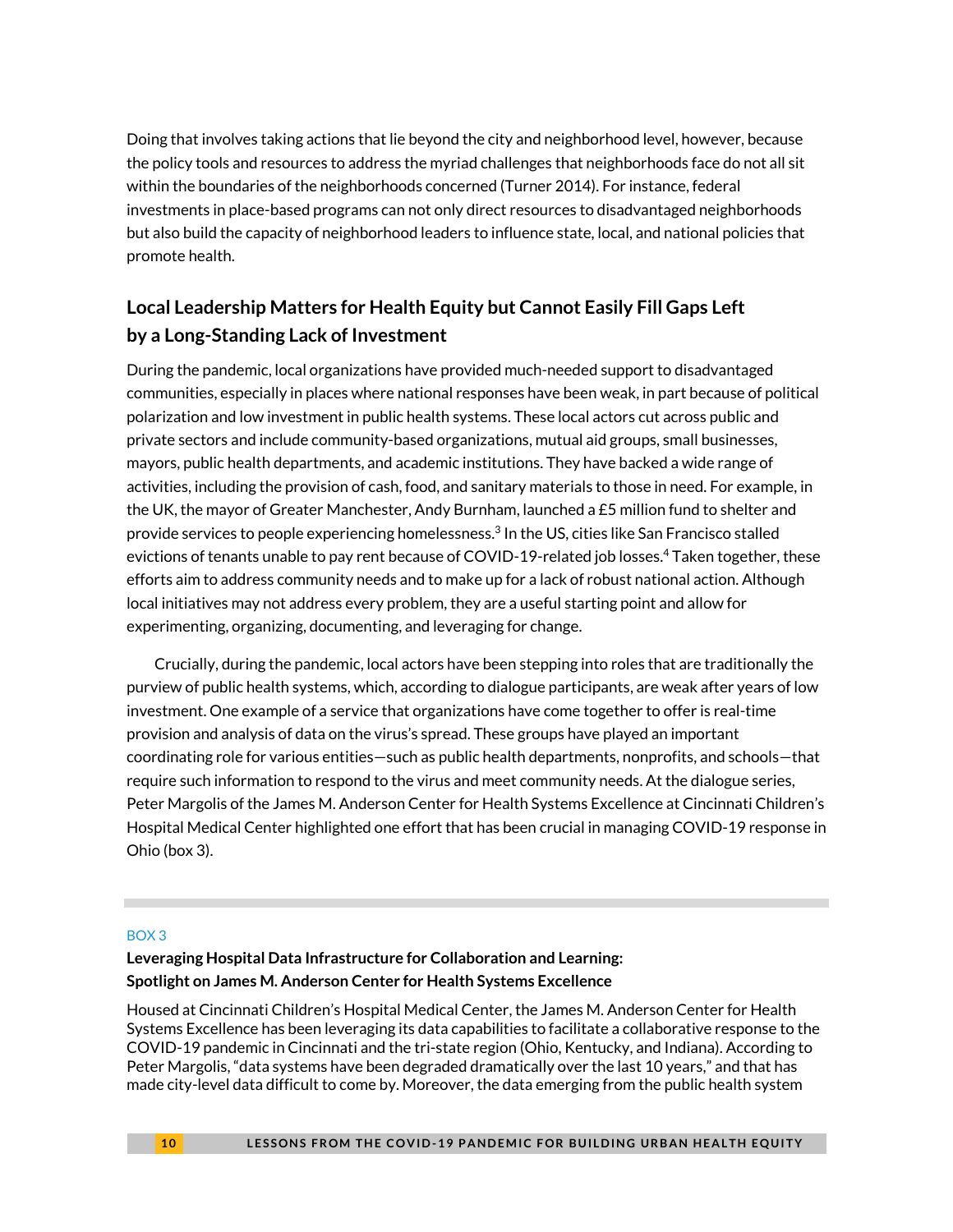were at too large a geographic scale to allow local leaders to understand how high-poverty areas were faring during the pandemic. In response to this challenge, the Anderson Center manually integrated data from various sources across sectors, providing in real time community-level views of community spread, health system capacity, and impacts on nursing homes and schools. The center also partnered with Kroger, one of the largest US grocery store chains, to map high-need areas and locate food distribution channels so children could have access to school lunches.

A learning network is slowly emerging around the Anderson Center's data infrastructure; the data have proved instrumental in driving conversations with key leadership groups, including among community and public health leaders. The learning network and data are helping them see the interconnectedness of their work, improve motivation to collaborate productively, and, importantly, build a sense of shared purpose around meeting community-wide needs.

Despite the valuable ways that local actors have helped fill key gaps, the bottom line is that persistent underinvestment in public health infrastructure has exacerbated the current crisis and its impact on urban health. Core public health capabilities—including the capacity to track community health and to detect, monitor, and respond to health emergencies such as COVID-19—have been insufficient (Benjamin 2020; Bilinski and Emanuel 2020). Also lacking have been the capacity to understand the needs of populations at the greatest risk of harm and the ability to coordinate across jurisdictions and work with community stakeholders to address public health and health equity issues (Farberman et al. 2020).

The pandemic has placed public health systems around the world under enormous strain, and it is not sustainable to depend on community initiatives and leadership to fill capacity gaps. As Karabi Acharya of the Robert Wood Johnson Foundation put it, "without a solid public health system, we are left with an approach that is really dependent on local initiative and local leadership in a way that is not necessarily efficient." Despite their important contributions, local-level initiatives do not typically operate at a scale and with the level of resources needed to drum up—and sustain—a system-wide commitment to achieving health equity in urban areas. And because of the uneven distribution of power and resources among people and neighborhoods, an approach that hinges on local initiatives risks worsening preexisting health disparities: communities with more power can collaborate to influence public policy for their benefit in ways that communities with less power and fewer resources cannot.

A robust public health system is a core element of the systemic solutions the current challenge demands and is needed for the coordinated national action required to advance urban health equity (Maani and Galea 2020). Such a system is necessary not only to improve disease prevention and health promotion but also to boost preparedness for future health crises. Recognizing that many factors that influence health come from outside the health sector, a well-resourced and empowered public health system can help make the case and provide frameworks for meeting basic needs such as affordable housing, high-quality education, public safety, and recreational facilities that are crucial for health. Local initiatives cannot substitute for the large, sustained national investments in public health systems that are required. However, to make an impact, those national-level investments must build on the innovations taking place at the local level.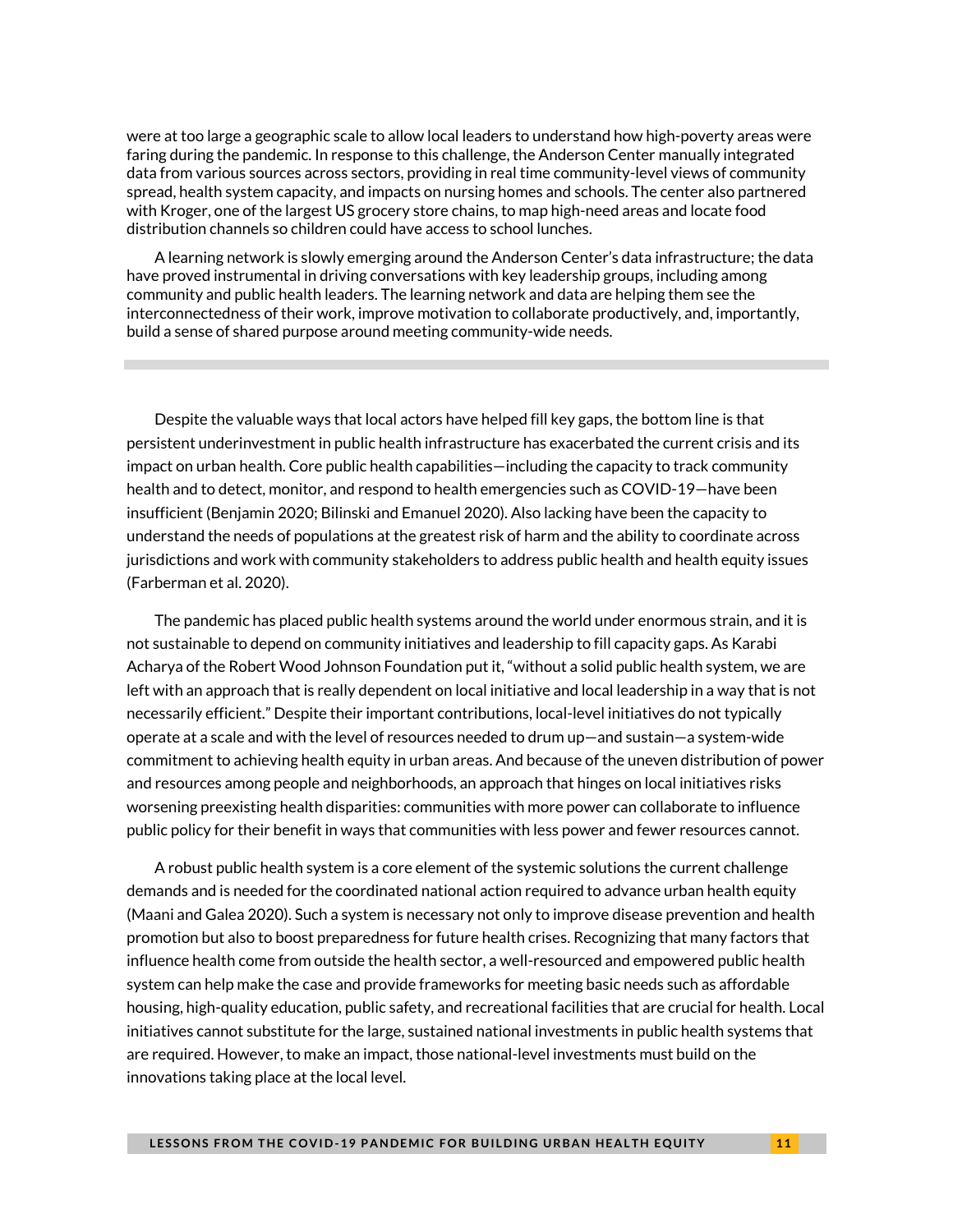# 5 Opportunities for Action to Build Urban Health Equity

Lessons from the COVID-19 pandemic have already led to strategic thinking around building equitable health systems. Some of this is happening in real time as political and community leaders and other stakeholders in philanthropy and the private sector are forced to innovate to respond to unprecedented health and economic crises. Many leaders now recognize the importance of urban health equity and the links between the social determinants of health and health outcomes. The problems are largely structural, and although they have proved challenging to uproot, the experts reflected a growing recognition that the pandemic has created space to address issues that were previously difficult to take on through partnerships that previously were unlikely and by shifting power among stakeholders. Through the dialogue series, participants coalesced around five opportunities for action to build urban health equity.

### **Define the Vision for Health Equity**

In the recovery from the COVID-19 pandemic, achieving urban health equity will require a focus on the social determinants of health. However, dialogue participants acknowledged that no consensus exists on what "health equity" means or what it looks like in practice. Accordingly, health equity needs to be defined.

Leaders around the world have adopted "building back better" as the mantra of the COVID-19 recovery, but dialogue participants argued that this framing merits more scrutiny. They argued that "better" is not well-defined and that the slogan does not specify "better" for whom. What has become clear during the pandemic is that existing socioeconomic systems are flawed and require significant rebalancing to achieve equity. As an alternative, Michael Marmot and coauthors argue in their recent report for building back "fairer" (Marmot et al. 2020). To this end, they argue that there is a need "to build a society based on the principles of social justice; to reduce inequalities of income and wealth; to build a well-being economy…; to build a society that responds to the climate crisis at the same time as achieving greater health equity" (Marmot et al. 2020, 5). According to Marmot, an approach that emphasizes "fair" centers the most vulnerable people and incorporates a social determinants of health lens by focusing on the nonhealth sectors that determine health outcomes. Of course, "fair" and "fairer" can be interpreted differently, so building a consensus among stakeholders would be an important step in defining this approach. Neal Halfon noted that defining equity in the post-COVID-19 world will be important because it will help people envision the change to work for. Failing this, we risk building back to a society with worse disparities than we had before the pandemic. Peter Long of Blue Shield of California suggested that perhaps the revelations of COVID-19 suggest a reconsideration of the social contract. He argued that these revelations may require us to go back to society and test our starting assumptions, knowledge, and the initial anchoring point of what people define as a good life, well-being, and happiness.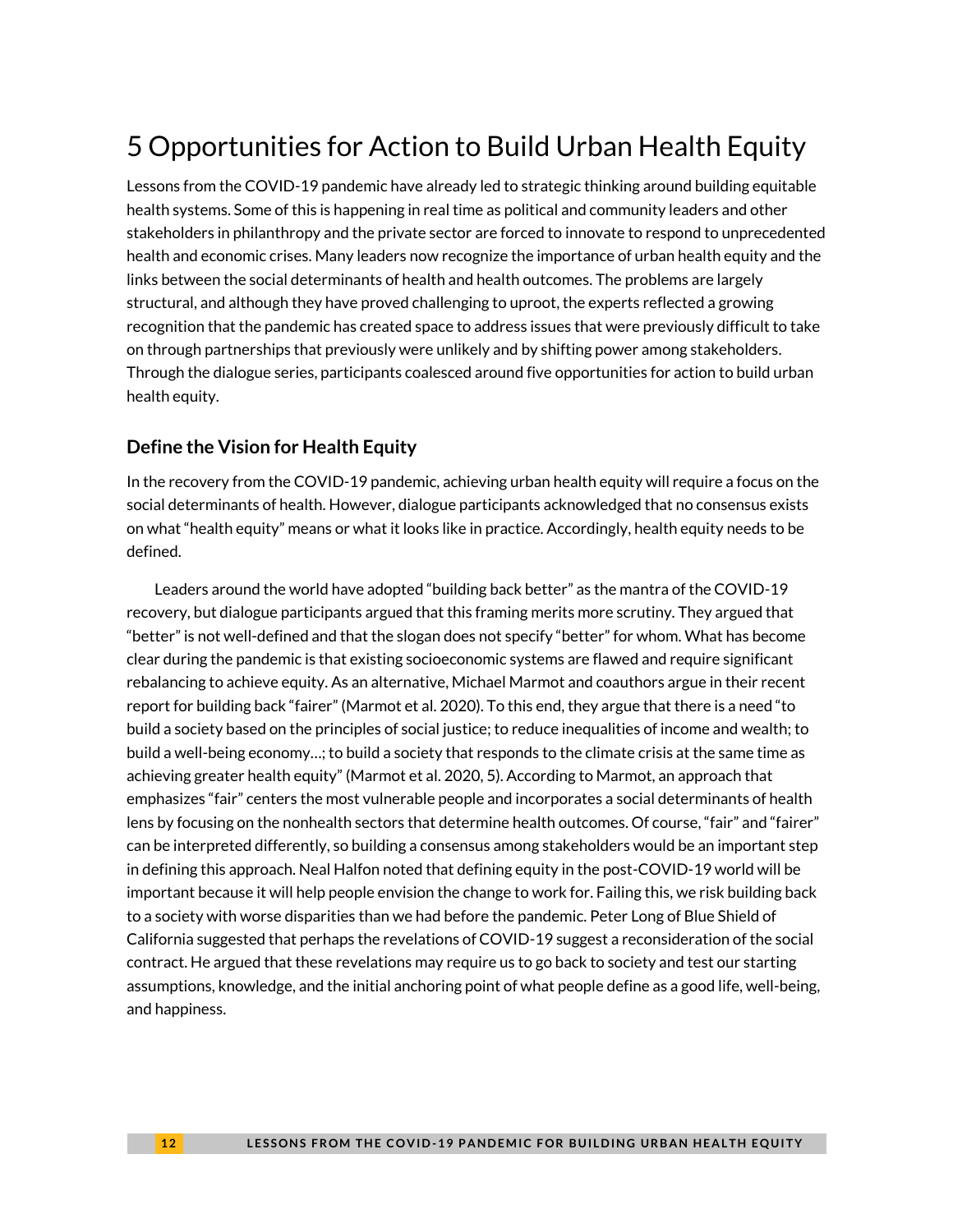*How do we build back, and do we have an opportunity to build back systems in ways that are different? Because if we don't—if we just go back to the usual—I think it's going to be worse. —Ana Diez Roux, Drexel University*

Defining the scale of the change required to achieve health equity is also important. Recognition is growing that health equity is central to the viability of society, so there may be appetite for transformational change. However, the pandemic and the fiscal capacity of national and city governments may dictate otherwise. Transformational change can also be intractable and difficult to mobilize around. Neal Halfon suggested adopting the "Three Horizons" framework that uses three orientations to the future in the present time to shape intentional change (Sharpe 2014). This framework and the outlined process could help define urban health equity now and in the future and could be integrated into a theory of change for all partners working in a local or regional urban health ecosystem.

Framing can be very powerful. How urban health equity is defined can be motivating, by mobilizing support and building consensus. Kieron Boyle, chief executive officer of Impact on Urban Health, shared one example: how the framing around childhood obesity can affect public support for action. When obesity is presented as a matter of individual responsibility, people blame individuals' behavior for the problem. Alternatively, when childhood obesity is presented in terms of the food options available to children, people shift the blame from individuals and focus on the systems that produced the outcome. Boyle further suggested that framing the goal around fairness may offer a way of building support for health equity, providing a "credible route to concrete action."

Philanthropy can play a significant role in the framing of health equity. Philanthropic organizations have unique power, through their resources and networks, to set agendas. Margery Austin Turner noted that as a catalytic convener, "philanthropy can challenge key actors in the community to change the way they're working." Also, through grantmaking and other processes, philanthropy can push for a particular goal and drive the framing of how society seeks to achieve urban health equity. This power comes through formalized interventions but can also be wielded informally through board members and broader networks.

#### **Narrow Economic Inequality**

The experts who participated in the dialogue series acknowledged the ways that differences in income and wealth affect health. Narrowing the resource gaps between people and places will help reduce health disparities and improve health and well-being. And there is some evidence that good health has a positive and sizable effect on economic growth (Bloom and Canning 2008; Bloom, Canning, and Sevilla 2004). 5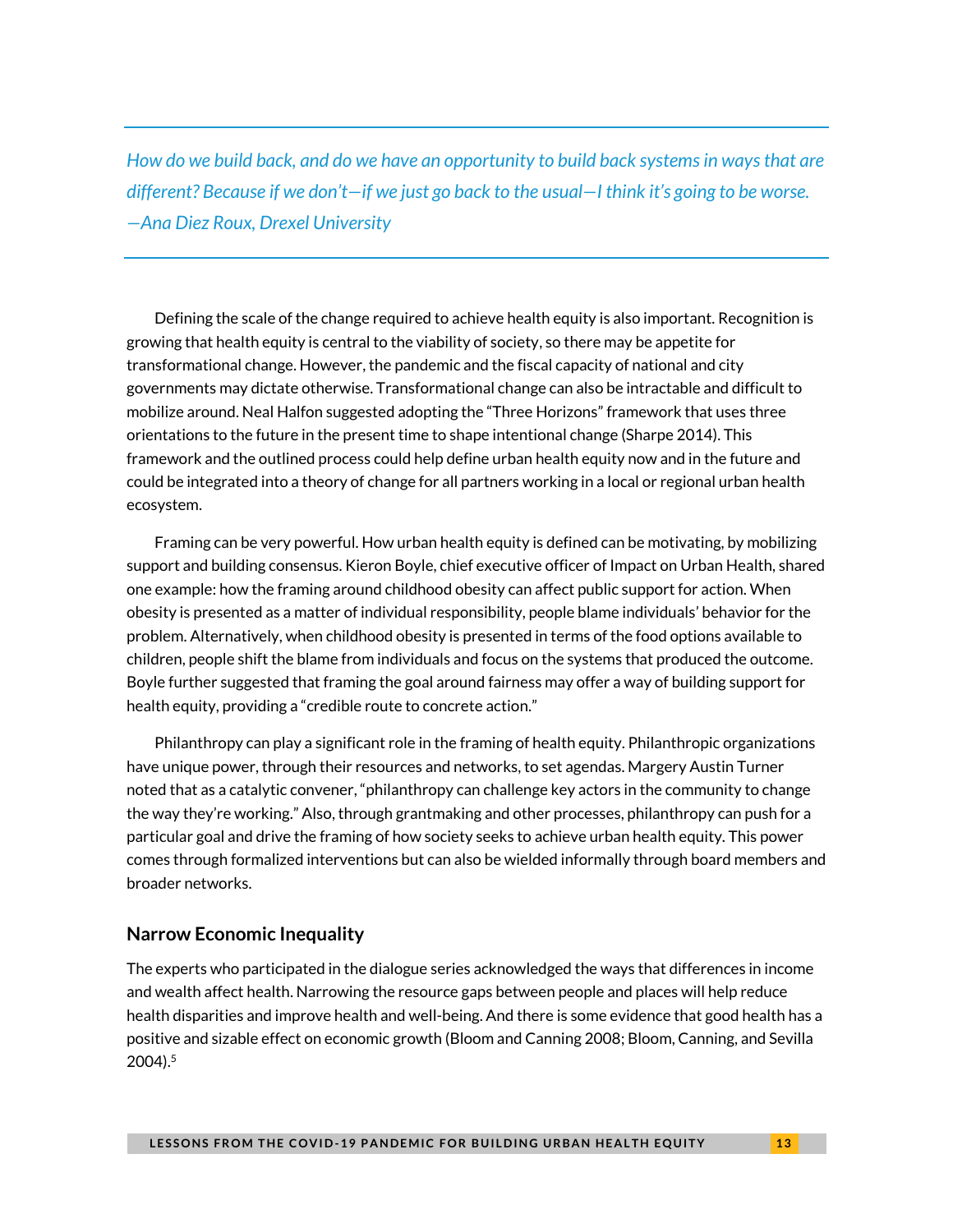As this discussion has shown, narrowing socioeconomic inequality and building multiple forms of capital will require an approach that addresses multidimensional barriers at the same time. Health equity is a downstream consequence of narrowing these gaps.

Many experts highlighted innovative approaches. Urban Institute researcher Faith Mitchell shared that a Louisiana health foundation with a mission to improve community health invests in areas such as education and employment that contribute to health. Kitty Hsu Dana talked about how mayors and city council leaders in the Cities of Opportunity initiative are working in a more systematic and holistic manner to push for multisector approaches and are putting racial equity at the core. Dana quoted one of the mayors as saying, "We should never talk about attracting more jobs for our city without at the same time addressing the fact that there needs to be sufficient affordable housing." The affordability and location of housing affect people's financial stability, which has direct implications for long-term savings and wealth. Dana highlighted how local political leaders in Cities of Opportunity are leveraging one source of "power" they can control, access to the city's land, to negotiate with developers about design elements that can address issues of social or racial equity.

Health Forward Foundation has begun a shift in its focus to poverty, inequality, and structural racism to reach health equity goals. Its approach is broad, and for 2021 strategic planning, it plans to look at the nexus between health and economic well-being and race equity. According to Qiana Thomason, this means "we will be looking at workforce development, education, affordable housing—all those factors that we know can improve income and create wealth-building opportunities and also improve health." To achieve these goals, the foundation is reaching out to businesses and policymakers to develop equitable asset-building policies and solutions that will improve health, social mobility, and economic well-being.

Building human, social, and wealth capital requires breaking down barriers that certain communities face. It requires understanding why previous efforts have been unsuccessful, particularly for people of color. Different stakeholders have different types of power that they can leverage to achieve these ends.

#### **Build Partnerships for Integrated Action**

To make progress toward health equity, many actors, including philanthropy, must step outside their comfort zone, which can be difficult. This may require shifting business models, partnership approaches, or roles. For example, Thomason reflected on lessons learned from a past role within a health plan in Kansas City that sought to build a social needs referral platform to connect primary health care providers with human services organizations focused on issues such as housing, transportation, and food security. Thomason's leadership of this endeavor recognized that the social sector is indeed part of a de facto health care ecosystem and should be included in value-based health care delivery and payment models. In practice, paying the human service organizations proved challenging within the traditional insurance reimbursement models. Such payment models are not consistent with the system, structures, or culture of the partner organizations. In an effort not to force social care into the medical model, the payer leveraged philanthropic approaches to payment, such as unrestricted grants, to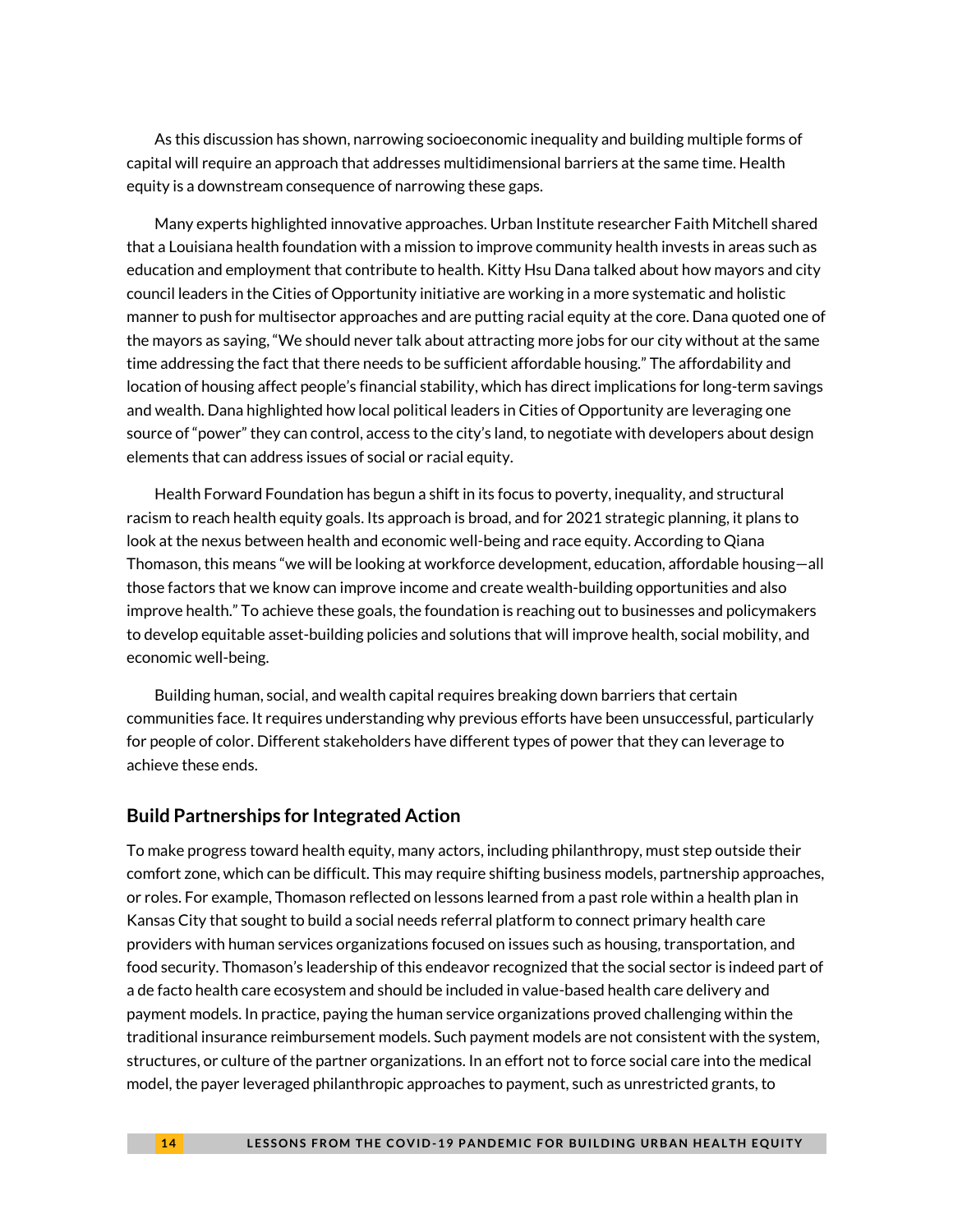encourage collaboration, and this allowed the social care integration to gain traction. This model demonstrates how a health care–centric framework, without added flexibility, may impede collaboration in urban settings. Impact on Urban Health's work on air pollution similarly takes a crosssystems approach bringing together individuals and institutions that may not typically interact to address the complex challenge (box 4).

Bridging gaps among actors operating at different scales and domains is also important for effective action on health equity. Specifically, gaps between the national and local levels and between civil society and government need to be bridged. For Kitty Hsu Dana, mayors contribute to this goal by using their convening power to bring together partners from across the urban health ecosystem (residents, businesses, political institutions, nonprofits, etc.) to set goals, develop accountability, pool resources, and commit to action.

*Bridging gaps between national and local and between civil society and government can lead to more intelligent deployment of resources—to the areas that most need it and areas of greatest health inequality. —Michael Adamson, British Red Cross*

Additionally, the intersecting nature of health problems and the challenge of multisector partnerships speak to a need for underlying infrastructure for health equity in urban neighborhoods. Current models in the US and UK make schools the primary conduit for cross-cutting, health-promoting services. Experts, however, argued that this model is neither sustainable nor resilient. School quality mirrors underlying disparities in community resources. And during the COVID-19 pandemic, school closures have left millions of children whose families are low income at risk of being cut off from school meals, a crucial safety net. Instead, a single organization (often known as a "backbone" organization) can be designated to play a coordinating role, providing leadership and facilitating collaboration across stakeholders.<sup>6</sup> Much is at stake when a backbone organization is absent. As Peter Long said, "without stronger leadership and stronger guidance, we're going to do some good, but we're not going to be transformative." However, the reality is that many organizations in urban neighborhoods do not have the expertise, financial stability, or legitimacy to undertake this anchor role, and strengthening that capacity where it is lacking is another opportunity for philanthropic action.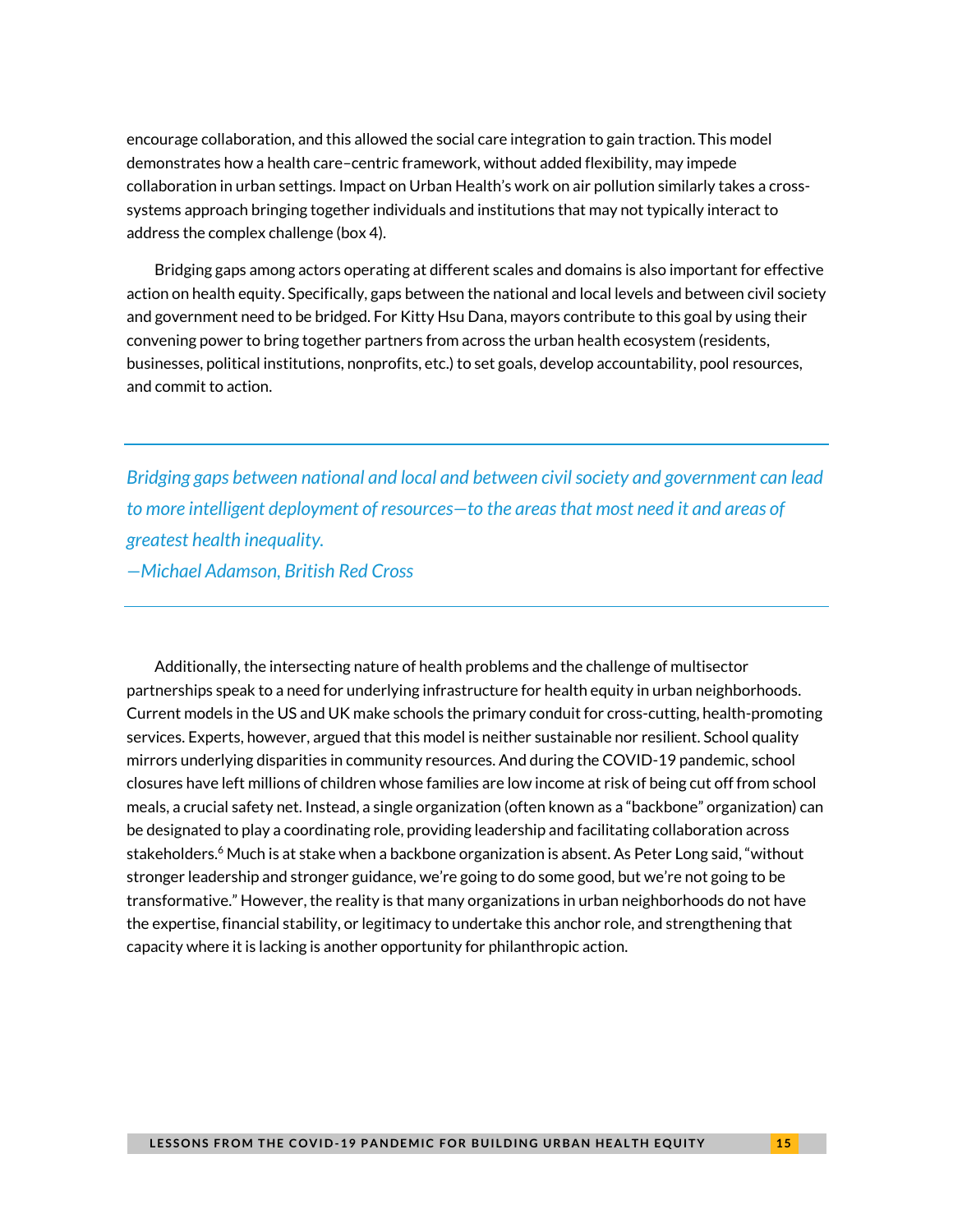#### BOX 4

#### **Working across Systems to Address the Health Effects of Air Pollution**

Air pollution disproportionately affects the health of people living on lower incomes, and this inequity cannot be addressed by working with just one sector or community. Impact on Urban Health is working across systems to address the health effects of air pollution—working with community researchers to better listen to the voices of communities that are often not heard on environmental issues; working with schools and hospitals to protect environments those most at risk spend their time; and working with businesses in the construction and freight industries to find equitable solutions to addressing the root causes of air pollution.

#### **Build Community Voice and Power**

Those worst affected by health inequities in urban areas must have the agency, voice, and power to set the agenda for change. However, policymakers and practitioners often engage with communities in ways that can be disempowering—for instance, by limiting their ability to influence decisionmaking and delivering services without accountability to residents. Dialogue participants said philanthropic actors can model good practices for community power building by sharing power with communities, valuing local expertise, and changing harmful narratives.

*People want the power to be self-determined and make their own decisions, not forced to make choices between choices they have versus the choices they want. —Qiana Thomason, Health Forward Foundation*

One way to share power with communities is institutionalizing opportunities for people to shape the design and implementation of solutions (i.e., build with, not for, communities). Health Forward Foundation, led by Thomason, is taking such an approach in its policy and civic engagement grantmaking to organizations focused on issues such as affordable housing, access to health, and health equity. Local organizations set the priorities and decide how resources are deployed to advance those priorities. Building community power can also mean providing infrastructure (e.g., funds, capacity building, information) necessary for community-level collaboration without centering organizational brand or claiming credit, said Michael Adamson of the British Red Cross. However, this can be a difficult practice to adopt if organizational boards place a premium on visibility and brand impact.

Building power requires a lot of trust, and deliberate efforts to value local knowledge can help develop it. Urban Institute researcher Elsa Falkenburger explained that communities are not passive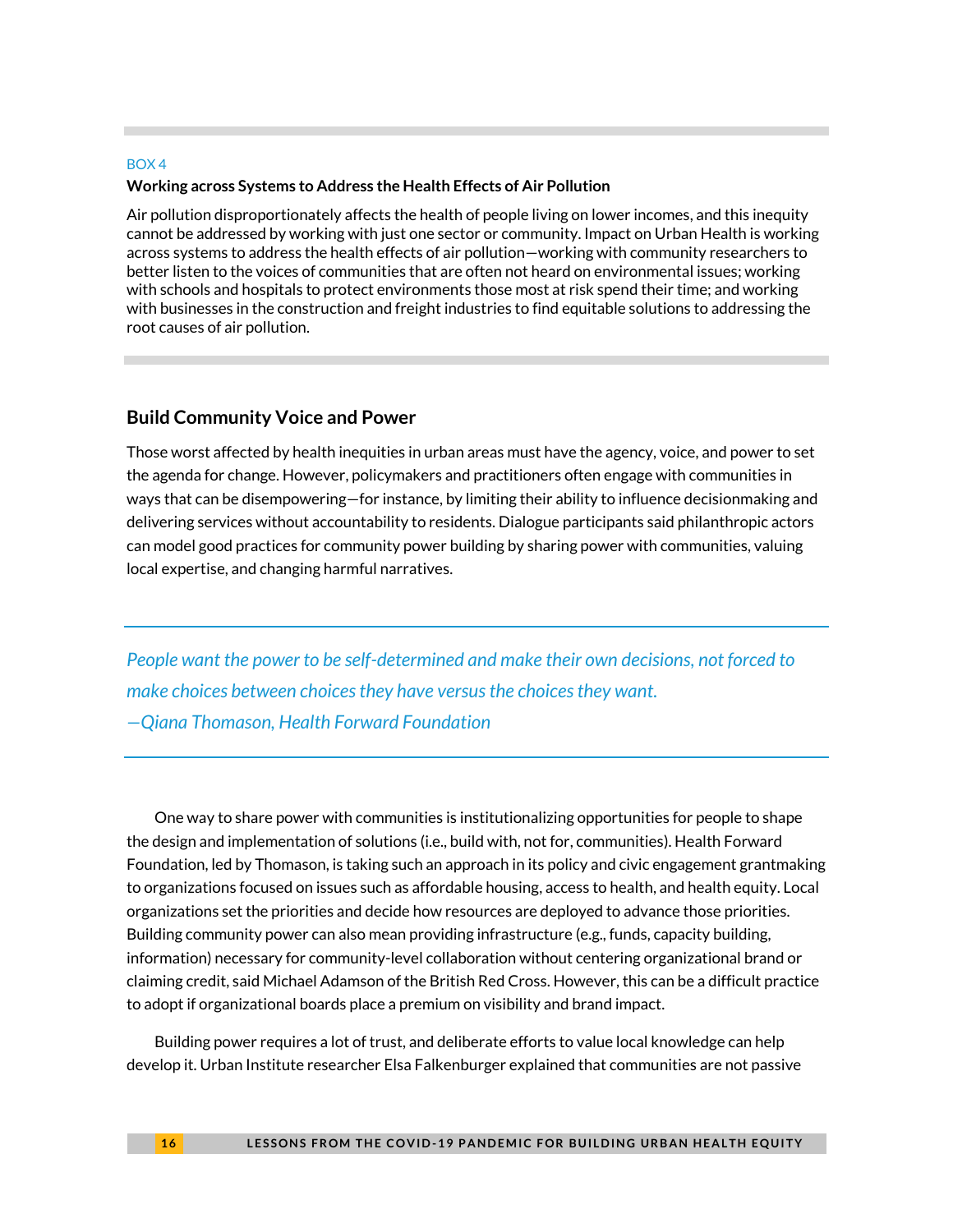witnesses of the inequities in their neighborhoods; rather, residents define problems in their own terms and craft visions for change. Yet policymakers, researchers, and philanthropic institutions often place greater value on objectivity and technical evidence, discounting on-the-ground knowledge and lived experience, which ultimately impairs the work of power building. In addition, those that generate technical evidence have struggled to share data with communities in a way that meaningfully supports local action. The Urban Institute's Data Walks are one approach to bridging the gaps between researchers and communities (box 5).

#### BOX 5

#### **Data Walk: An Innovative Way to Share Data with Communities**

Urban Institute researchers developed Data Walks as an interactive way for community stakeholders and researchers to engage with one another on research findings about a community. In a Data Walk, residents, service providers, and researchers review data in small groups, interpreting what the data say and drawing on their individual and collective knowledge to improve policies and programs. This tool supports programmatic planning and data analysis on public health projects, offering an avenue for improving services, empowering communities, and increasing resident engagement.

**Source:** Brittany Murray, Elsa Falkenburger, and Priya Saxena, *[Data Walks: An Innovative Way to Share Data with Communities](https://www.urban.org/research/publication/data-walks-innovative-way-share-data-communities)* (Washington, DC: Urban Institute, 2015).

The tendency of policymakers, researchers, and philanthropies to describe and engage people and communities on the basis of their deficits, rather than their assets, further erodes trust. "The way we think about people drives narratives and the resources that people receive," Thomason said. "In philanthropy, part of our role is to build power and agency through advancing narrative change." This observation underscores how narratives can contribute to unequal power relationships between social groups in cities. For policymakers, philanthropy, and other actors, the language used to describe people and their health challenges warrants greater intentionality. In engaging with communities, philanthropic actors should assess the power dynamics implied in their language, consider what changes to their language could alter power dynamics and help build trust, and document actions they can take to change power dynamics that deepen health disparities (Moffatt and Fish 2013).

Only when individuals and communities have power can they assert greater control over the social and economic factors and policies that have long undermined their health. Margery Austin Turner noted that "communities can shake institutions out of their intellectual frameworks when they have real power and voice," creating space for solutions that reflect community needs, values, and priorities.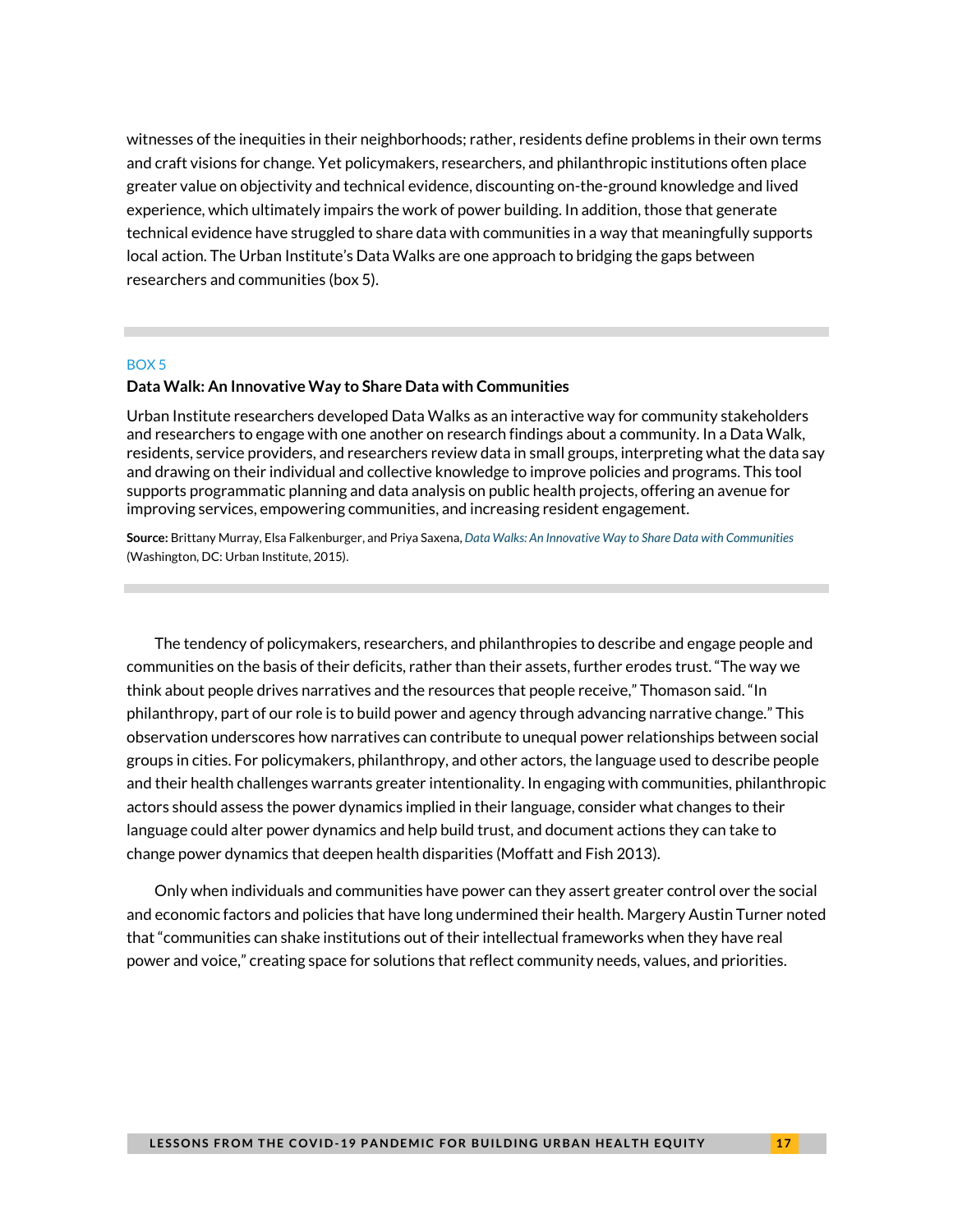### **Change the Aperture for Measuring Structural Change and Its Contribution to Health Equity**

What is measured significantly influences how organizations define health equity challenges, what they prioritize in their strategies, and how they deploy resources. Against the backdrop of recent progress in developing measures of health equity, philanthropic actors can help shift the dial on leveraging existing metrics to galvanize a system-wide focus on achieving health equity.

One line of action is to elevate health equity—however it is measured—as an explicit goal of public policy and programs, philanthropic initiatives, and commercial investments. The ambition is for each organization in the urban health ecosystem to continuously integrate health equity into its strategies, regardless of whether the organization's mission is focused on education, employment, neighborhood revitalization, or health care.

*People aren't going to make change unless they have some sense of what building back better means.*

#### *—Neal Halfon, University of California, Los Angeles*

As dialogue participants reflected, the COVID-19 pandemic has brought enough attention to urban health disparities that some organizations, like Health Forward Foundation, are realigning their focus to be at the nexus of health equity, economic well-being, and race equity. More of this needs to happen, and the current moment provides a window for organizations across the urban health ecosystem to rethink their performance measurement systems, with a goal of ensuring that they are asking the right questions and focusing efforts on issues that matter. Furthermore, health equity metrics can highlight relationships between the many social determinants of health, which can be instrumental in overcoming the challenges of diversifying partnerships, collaborating across sectors, and breaking free from the framework that centers health care systems.

Embedding health equity performance measures in organizational practices and leadership structures is another opportunity for action. Measuring outcomes for the most disadvantaged is a powerful principle for public health institutions, as well as CEOs of health care institutions, major employers, institutional investors, and other organizations. When organizations and their leaders are assessed on what they are doing—and how well they are performing—to advance equity, that may significantly strengthen incentives for action to address health disparities. Michael Adamson argued that it is not enough for philanthropies to assess CEO performance on the quality of operational delivery. Measuring performance in terms of systems change is also crucial.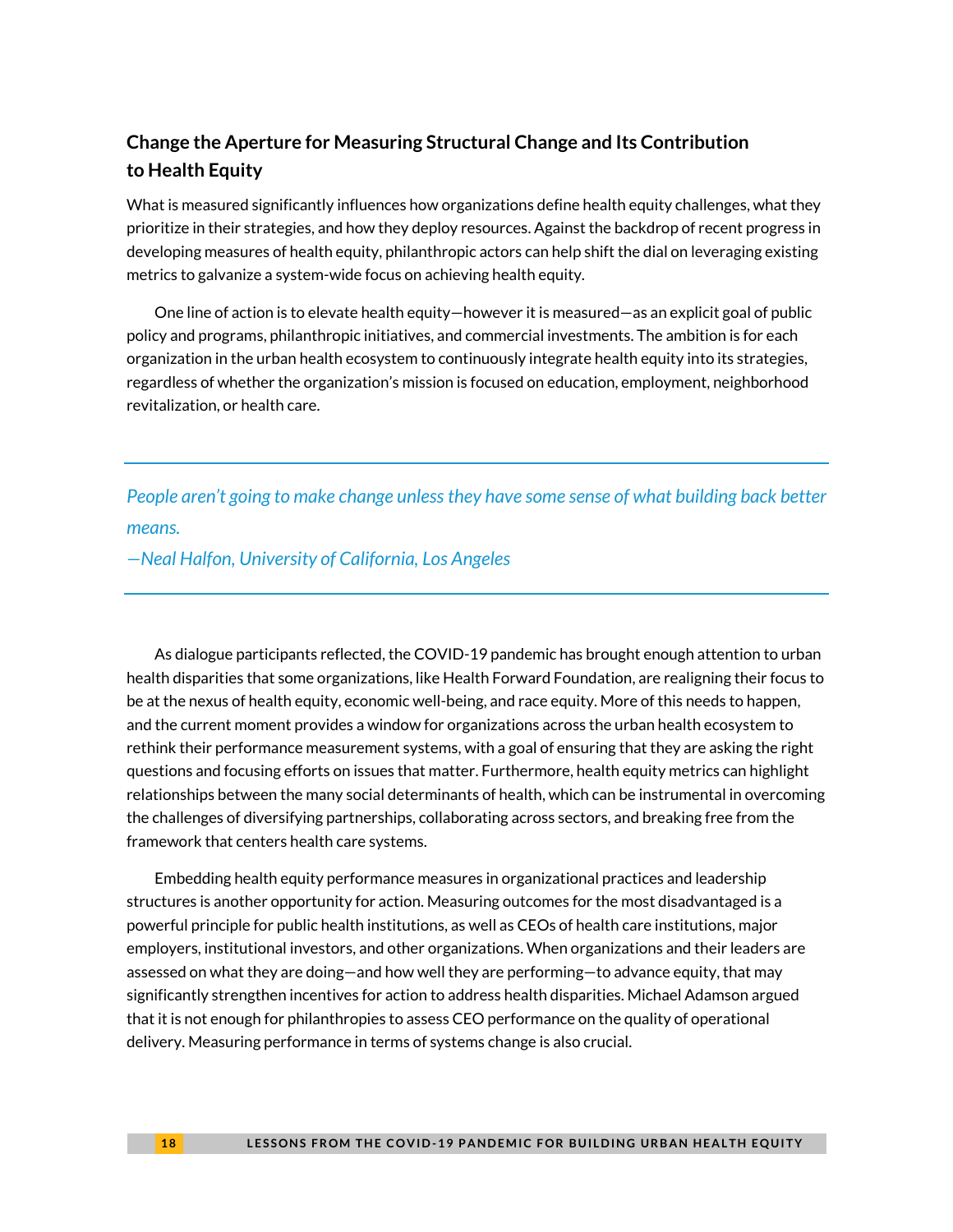*Funders talk about health equity all the time, but they would be hard-pressed to define it, much less chart a path toward it. —Faith Mitchell, Urban Institute*

However, participants noted that measuring shifts in the structural systems (e.g., residential segregation) that underpin health disparities in cities is difficult. And to the extent that progress is made in shifting those systems, attributing those impacts to the interventions of actors working in the urban health ecosystem is even more difficult. This question of how to measure structural change is a conceptual challenge with broad practical implications and one that philanthropy can act upon in the current moment. Answering this question well would be a key contribution toward centering health equity in organizational practices and strategies, potentially shifting efforts away from activities with questionable impact.

# Conclusion

The dialogue series was a unique opportunity amid the pandemic for experts from different corners of the urban health ecosystem to exchange insights and explore emerging lessons and pathways for action for those with a role in changing underlying systems of health, economic, and social inequity.

This brief is a synthesis of the three conversations and the issues that experts highlighted, with some reference to the emerging evidence of the pandemic's impacts on urban health equity. It also highlights the links between local actions and system-level solutions and the potential for innovative approaches to address challenges. This document is a contribution to the many discussions under way about how to ensure an equitable recovery from the pandemic.

The COVID-19 pandemic has laid bare the links between structural drivers—particularly structural racism—and the social determinants of health that have manifested in disproportionate mortality and morbidity for people of color. These patterns hold not only in cities in the US and UK but in cities across the world. For these experts, an important part of understanding what is happening is understanding the connection between place, structural racism, social determinants of health, and health equity. In cities, the disparate outcomes by location and race are not surprising, particularly because of the prevalence of residential and occupational segregation.

By bringing together health equity experts from the US and UK, the dialogue series documented lessons unfolding in real time. However, there is much to learn. Box 6 presents several unanswered questions worth considering as the push continues for a recovery with health equity at the center.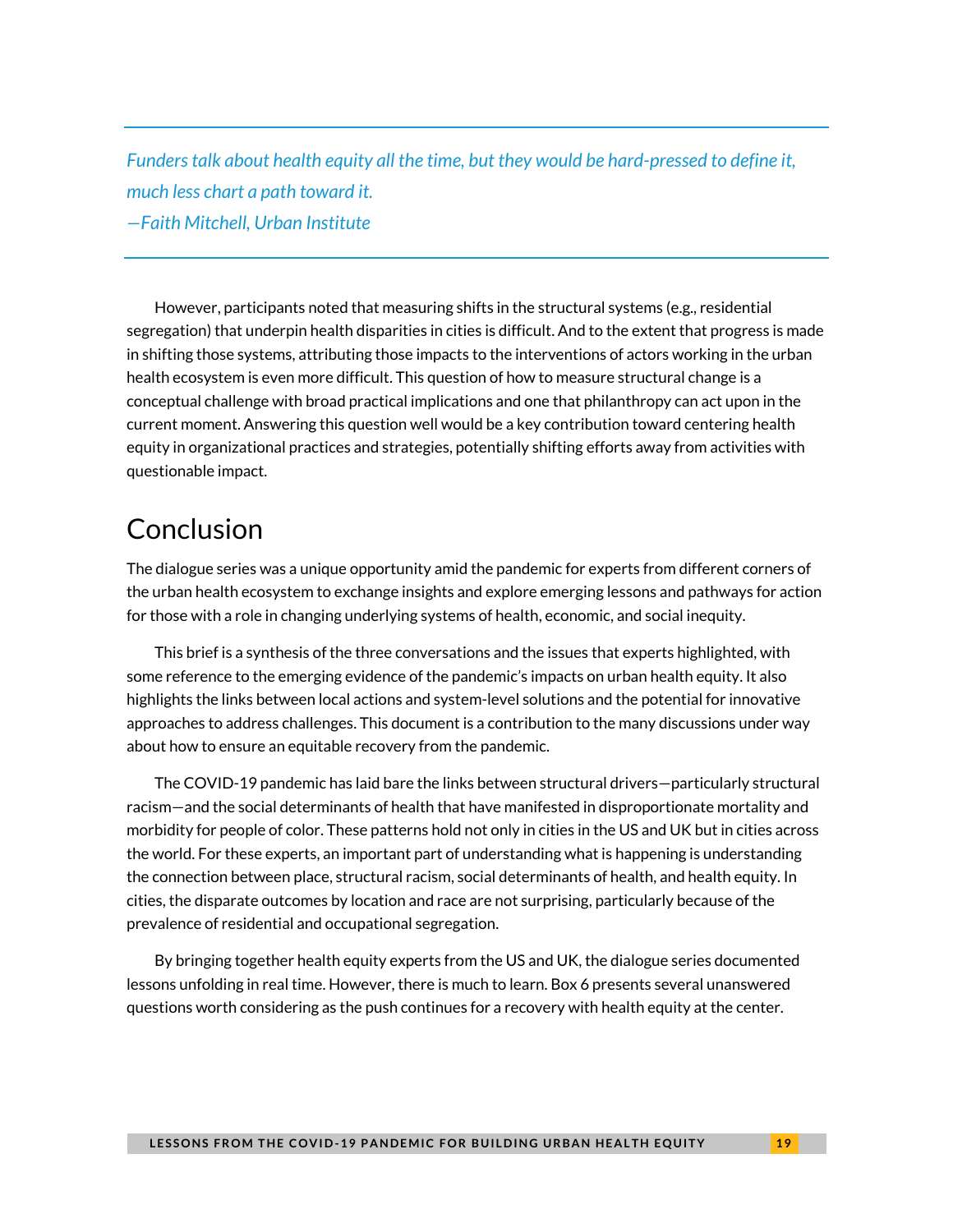#### BOX 6

#### **Crucial Questions for Future Health Equity Work**

- To what extent does the COVID-19 pandemic change our understanding of urban health equity and the way we should work toward achieving it?
- $\blacksquare$  To the extent that the pandemic has created a need for unconventional partnerships and new strategies to address health equity, what would it take to catalyze action in this direction?
- What policy and program solutions can address the structural factors (e.g., occupational segregation) that undermine health?
- $\blacksquare$  How can philanthropy articulate an urban health equity learning agenda that supports local innovation, strengthens city-to-city learning, and informs replication on national and global scales?
- What practical tools and resources are needed to empower local leaders (public and private) to apply global insights locally?
- $\blacksquare$  How can we refocus analytical work from studying causes of disparities to understanding paths to success in areas with better health equity outcomes to identify pockets of excellence?

Some actions for building urban health equity have come to the fore. The list is not exhaustive but includes defining urban equity with a focus on the social determinants of health; narrowing economic inequality, a process that requires leadership from multiple sectors; fostering new partnerships for action at the intersections evident in urban settings; engaging with communities in ways that build their voice and power; and changing the aperture for measuring performance of key stakeholders to strengthen the focus on structural challenges and build accountability for results.

For stakeholders who work toward health equity, the pandemic has created a moment in which more people are focused on addressing the challenges of health equity, as well as an opportunity to push an agenda focused on the social determinants of health. And even though the problems feel intractable, there seems to be a greater willingness to consider innovative solutions. Stakeholders are also more willing to explore leveraging their unique power to address obdurate social determinants.

## **Notes**

- $^1$  The link between place and health can be conceptualized in four ways: (1) places as context for health, (2) places as causes or determinants of health, (3) places as reinforcers or moderators of interindividual health differences; and (4) places as integral components of the systems that give rise to health (Diez Roux 2020).
- <sup>2</sup> "COVID-19 Hospitalization and Death by Race/Ethnicity," Centers for Disease Control and Prevention, updated November 30, 2020[, https://www.cdc.gov/coronavirus/2019-ncov/COVID-data/investigations](https://www.cdc.gov/coronavirus/2019-ncov/COVID-data/investigations-discovery/hospitalization-death-by-race-ethnicity.html)[discovery/hospitalization-death-by-race-ethnicity.html.](https://www.cdc.gov/coronavirus/2019-ncov/COVID-data/investigations-discovery/hospitalization-death-by-race-ethnicity.html)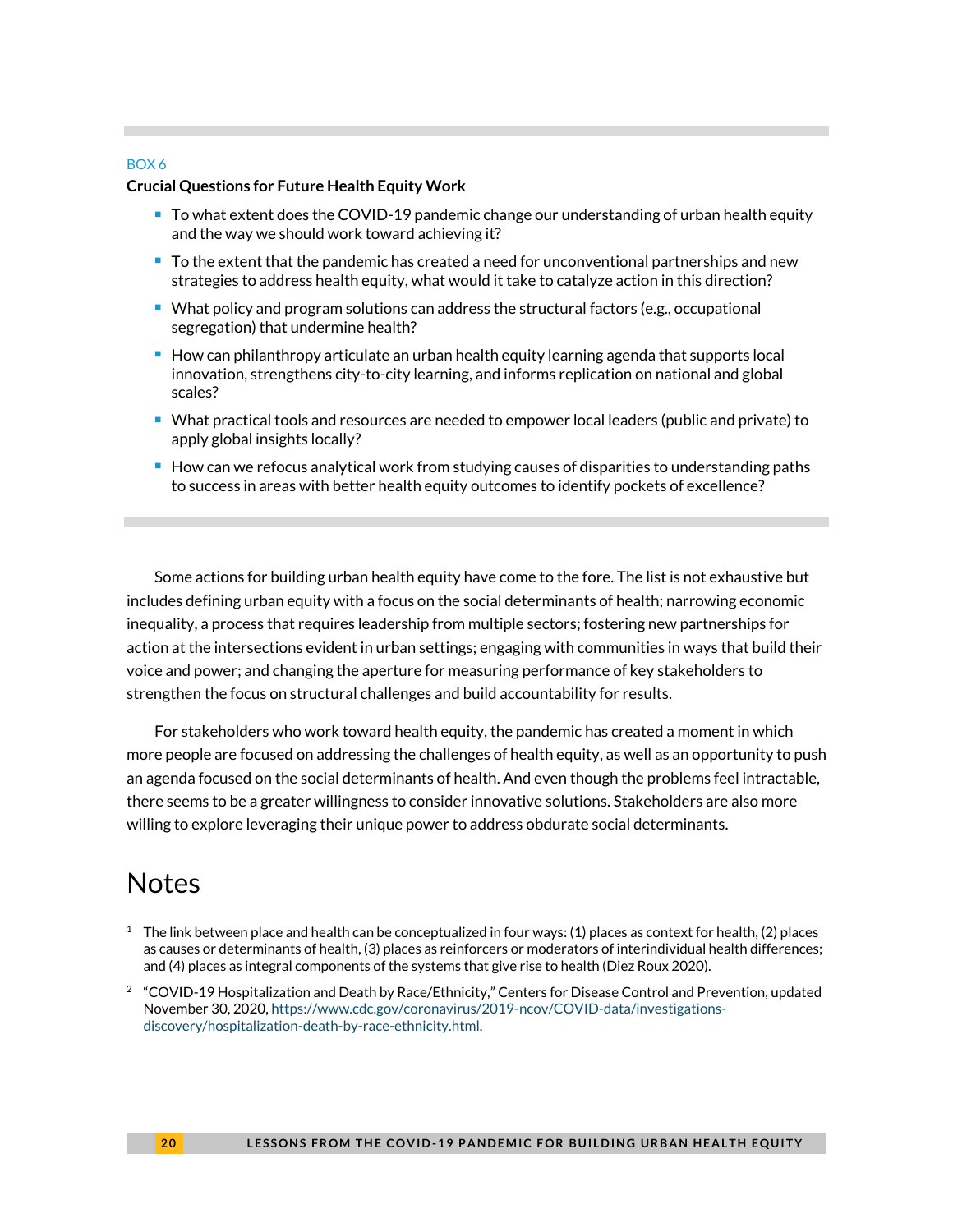- $^3$  "£5m Fund to Be Used with Immediate Effect to House 1,000 Rough Sleepers into Hotels," Greater Manchester Combined Authority, March 25, 2020[, https://www.greatermanchester-ca.gov.uk/news/5m-fund-to-be-used](https://www.greatermanchester-ca.gov.uk/news/5m-fund-to-be-used-with-immediate-effect-to-house-1-000-rough-sleepers-into-hotels/)[with-immediate-effect-to-house-1-000-rough-sleepers-into-hotels/.](https://www.greatermanchester-ca.gov.uk/news/5m-fund-to-be-used-with-immediate-effect-to-house-1-000-rough-sleepers-into-hotels/)
- 4 "The Temporary Eviction Moratorium," San Francisco Rent Board, updated January 13, 2021, [https://sfrb.org/temporary-eviction-moratorium.](https://sfrb.org/temporary-eviction-moratorium)
- $5$  Available evidence suggests that the effects of health on economic growth may be stronger in developing countries than in advanced economies.
- <sup>6</sup> The "backbone" organization performs functions that can strengthen the collective impact of cross-sector efforts, including defining a collective vision, engaging vertically with actors at the city and regional level, integrating strategies and funding, building common metrics, and advancing evidence-based policy changes (Chandra et al. 2016; Turner 2014).

# References

- Alper, Joe. 2016. *[Metrics that Matter for Population Health Action: Workshop Summary.](https://www.nap.edu/download/21899)* Washington, DC: National Academies Press.
- Benjamin, Georges C. 2020. "Ensuring Health Equity during the COVID-19 Pandemic: The Role of Public Health Infrastructure." *Revista Panamericana de Salud Pública/Pan American Journal of Public Health* 44:e70. [https://doi.org/10.26633/RPSP.2020.70.](https://doi.org/10.26633/RPSP.2020.70)
- Bilinski, Alyssa, and Ezekiel J. Emanuel. 2020. "COVID[-19 and Excess All-Cause Mortality in the US and 18](https://jamanetwork.com/journals/jama/fullarticle/2771841)  [Comparison Countries."](https://jamanetwork.com/journals/jama/fullarticle/2771841) *JAMA* 324 (20): 2100–102. [https://doi.org/10.1001/jama.2020.20717.](https://doi.org/10.1001/jama.2020.20717)
- Bloom, David E., and David Canning. 2008. "[Population Health and Economic Growth.](https://openknowledge.worldbank.org/handle/10986/28036)" Working Paper 24. Washington, DC: Commission on Growth and Development, World Bank.
- Bloom, David E., David Canning, and Jaypee Sevilla. 2004. "The Effect of Health on Economic Growth: A Production Function Approach." *World Development* 32 (1): 1–13. [https://doi.org/10.1016/j.worlddev.2003.07.002.](https://doi.org/10.1016/j.worlddev.2003.07.002)
- Braveman, Paula, Elaine Arkin, Tracy Orleans, Dwayne Proctor, and Alonzo Plough. 2017. *[What Is Health Equity?](https://www.rwjf.org/en/library/research/2017/05/what-is-health-equity-.html)  [And What Difference Does a Definition Make?](https://www.rwjf.org/en/library/research/2017/05/what-is-health-equity-.html)* Princeton, NJ: Robert Wood Johnson Foundation.
- Chandra, Anita, Joie D. Acosta, Katherine Grace Carman, Tamara Dubowitz, Laura Leviton, Laurie T. Martin, Carolyn Miller, et al. 2016. "Fostering Cross-Sector Collaboration to Improve Well-Being." In *Building a National Culture of Health: Background, Action Framework, Measures, and Next Steps*, 62-81. Santa Monica, CA: RAND Corporation[. https://doi.org/10.7249/RR1199.](https://doi.org/10.7249/RR1199)
- Diez Roux, Ana V. 2020. "Conceptual Models and Frameworks for Understanding the Links between Urban Environments and Health." In *Urban Public Health: A Research Toolkit for Practice and Impact*, 1st ed., edited by Gina S. Lovasi, Ana V. Diez Roux, and Jennifer Kolker, 56–75. New York: Oxford University Press.
- Egede, Leonard E., and Rebekah J. Walker. 2020. "Structural Racism, Social Risk Factors, and COVID-19—A Dangerous Convergence for Black Americans." *New England Journal of Medicine* 383:e77. [https://doi.org/10.1056/NEJMp2023616.](https://doi.org/10.1056/NEJMp2023616)
- Farberman, Rhea, Matt McKillop, Dara Alpert Lieberman, Daphne Delgado, Cecelia Thomas, Jonah Cunningham, and Kevin McIntyre. 2020. *[The Impact of Chronic Underfunding on America's Public Health System: Trends, Risks, and](https://www.tfah.org/wp-content/uploads/2020/04/TFAH2020PublicHealthFunding.pdf)  [Recommendations](https://www.tfah.org/wp-content/uploads/2020/04/TFAH2020PublicHealthFunding.pdf)*. Washington, DC: Trust for America's Health.
- Fedorowicz, Martha, Joe Schilling, and Emily Bramhall. 2020. *[Leveraging the Built Environment for Health Equity:](https://www.urban.org/research/publication/leveraging-built-environment-health-equity)  [Promising Interventions for Small and Medium-Size Cities](https://www.urban.org/research/publication/leveraging-built-environment-health-equity)*. Washington, DC: Urban Institute.
- Garcia, Marc A., Patricia A. Homan, Catherine García, and Tyson H. Brown. 2020. "The Color of COVID-19: Structural Racism and the Disproportionate Impact of the Pandemic on Older Black and Latinx Adults." *Journals of Gerontology Series B* 20 (20): 1–6[. https://doi.org/10.1093/geronb/gbaa114.](https://doi.org/10.1093/geronb/gbaa114)
- Gupta, Poonam, Dulce Gonzalez, and Elaine Waxman. 2020. "[Forty Percent of Black and Hispanic Parents of](https://www.urban.org/research/publication/forty-percent-black-and-hispanic-parents-school-age-children-are-food-insecure)  [School-Age Children Are Food Insecure](https://www.urban.org/research/publication/forty-percent-black-and-hispanic-parents-school-age-children-are-food-insecure)." Washington, DC: Urban Institute.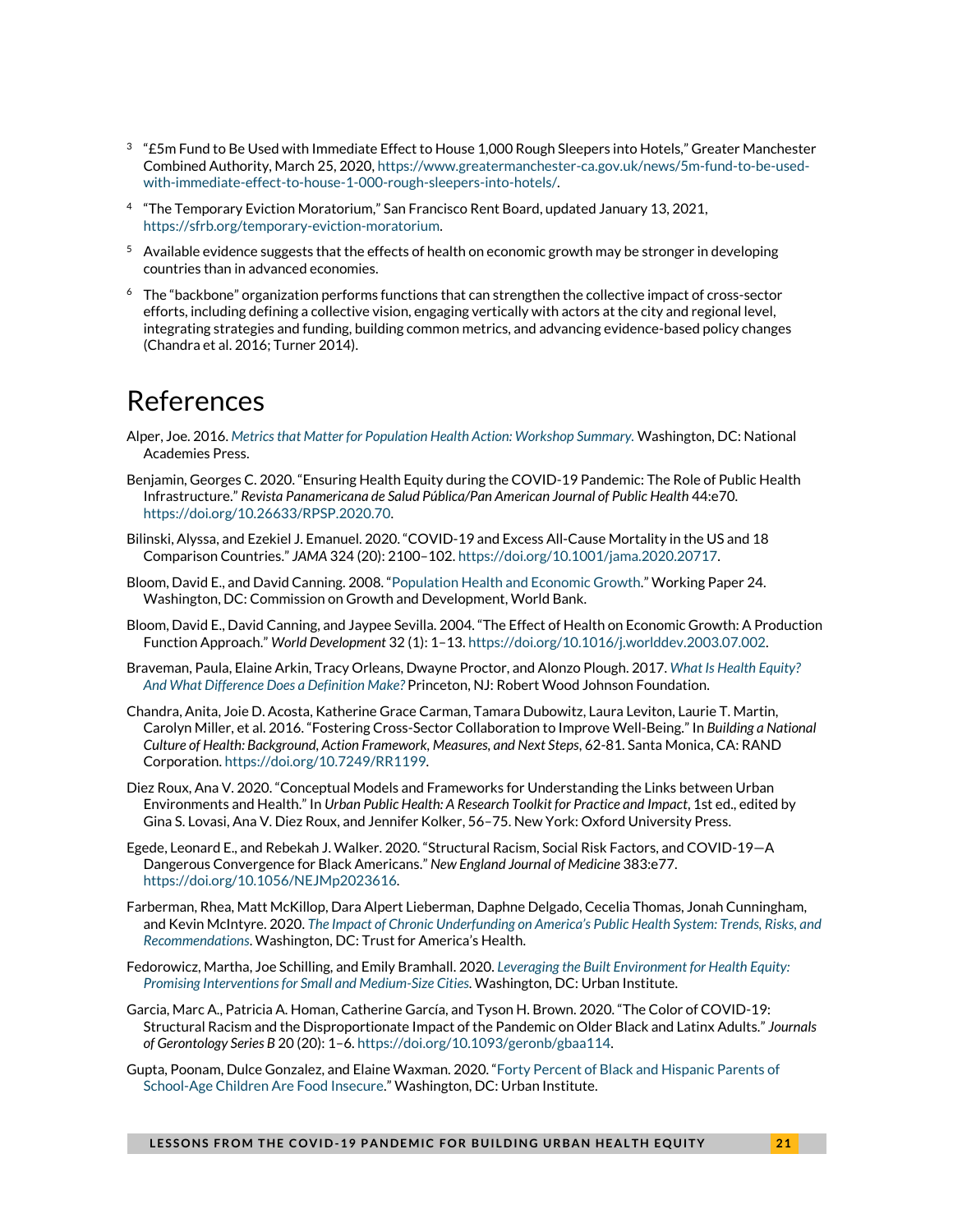- Kohli, Jitinder, and Anne De Biasi. 2017. *[Supporting Healthy Communities: How Rethinking the Funding Approach Can](https://www2.deloitte.com/content/dam/insights/us/articles/3608_supporting-healthy-communities/DUP_supporting-healthy-communities.pdf)  [Break Down Silos and Promote Health and Health Equity](https://www2.deloitte.com/content/dam/insights/us/articles/3608_supporting-healthy-communities/DUP_supporting-healthy-communities.pdf)*. Deloitte University Press.
- Lawrence, Doreen. 2020. *[An Avoidable Crisis: The Disproportionate Impact of COVID-19 on Black, Asian and Minority](https://uploads-ssl.webflow.com/5f5bdc0f30fe4b120448a029/5f973b076be4cadc5045fad3_An%20Avoidable%20Crisis.pdf)  [Ethnic Communities](https://uploads-ssl.webflow.com/5f5bdc0f30fe4b120448a029/5f973b076be4cadc5045fad3_An%20Avoidable%20Crisis.pdf)*. London: Doreen Lawrence Review.
- Maani, Nason, and Sandro Galea. 2020. "COVID-19 and Underinvestment in the Public Health Infrastructure of the United States." *Milbank Quarterly* 98 (2): 250–59. [https://doi.org/10.1111/1468-0009.12463.](https://doi.org/10.1111/1468-0009.12463)
- Marmot, Michael, Jessica Allen, Peter Goldblatt, Eleanor Herd, and Joana Morrison. 2020. *[Build Back Fairer: The](http://www.instituteofhealthequity.org/resources-reports/build-back-fairer-the-covid-19-marmot-review/build-back-fairer-the-covid-19-marmot-review-full-report.pdf)  [COVID-19 Marmot Review: The Pandemic, Socioeconomic and Health Inequalities in England](http://www.instituteofhealthequity.org/resources-reports/build-back-fairer-the-covid-19-marmot-review/build-back-fairer-the-covid-19-marmot-review-full-report.pdf)*. London: Institute of Health Equity.
- Moffatt, Hannah, and Karen Fish. 2013. *[Let's Talk: Populations and the Power of Language](https://nccdh.ca/images/uploads/Population_EN_web2.pdf)*. Antigonish, NS: St. Francis Xavier University, National Collaborating Centre for Determinants of Health.
- National League of Cities. 2015. *[Addressing Health Disparities in Cities: Lessons from the Field.](https://www.nlc.org/wp-content/uploads/2017/03/nlc-health-disparities-lessons-learned_finalprintversion.pdf)* Washington, DC: National League of Cities.
- Public Health England. 2020. *[Beyond the Data: Understanding the Impact of COVID-19 on BAME Groups.](https://assets.publishing.service.gov.uk/government/uploads/system/uploads/attachment_data/file/892376/COVID_stakeholder_engagement_synthesis_beyond_the_data.pdf)* London: Public Health England.
- Sharpe, Bill. 2014. "[Three Horizons and Working with Change](https://www.triarchypress.net/uploads/1/4/0/0/14002490/sharpe-compass-jan2014-final.pdf)." *APF Compass*(January): 6–8.
- South, Eugenia C., Michelle C. Kondo, Rose A. Cheney, and Charles C. Branas. 2015. "Neighborhood Blight, Stress, and Health: A Walking Trial of Urban Greening and Ambulatory Heart Rate." *American Journal of Public Health* 105 (5): 909–13. [https://doi.org/10.2105/AJPH.2014.302526.](https://doi.org/10.2105/AJPH.2014.302526)
- Turner, Margery Austin. 2014. "[Tackling Poverty in Place: Principles for a Next Generation of](https://socialinnovation.usc.edu/files/2014/03/Turner-Tackling-Poverty-in-Place.pdf) Place-Conscious [Interventions.](https://socialinnovation.usc.edu/files/2014/03/Turner-Tackling-Poverty-in-Place.pdf)" Paper presented at Innovating to End Urban Poverty conference, Los Angeles, March 27–28.
- Tzoulas, Konstantinos, Kalevi Korpela, Stephen Venn, Vesa Yli-Pelkonen, Aleksandra Kaźmierczak, Jari Niemela, and Philip James. 2007. "Promoting Ecosystem and Human Health in Urban Areas Using Green Infrastructure: A Literature Review." *Landscape and Urban Planning* 81 (3): 167–78. [https://doi.org/10.1016/j.landurbplan.2007.02.001.](https://doi.org/10.1016/j.landurbplan.2007.02.001)
- Yang, Tse-Chuan, Seung-won Emily Choi, and Feinuo Sun. 2021. "COVID-19 Cases in US Counties: Roles of Racial/Ethnic Density and Residential Segregation." *Ethnicity & Health* 26 (1): 11–21. [https://doi.org/10.1080/13557858.2020.1830036.](https://doi.org/10.1080/13557858.2020.1830036)

# About the Authors

**Reehana Raza** is a senior research associate in the Metropolitan Housing and Communities Policy Center at the Urban Institute. She is a trained economist with research interests in institutions, political economy, human development, and service delivery. Before joining Urban, Raza was a senior economist at the World Bank, where she worked in the education global practice in the East and Southern Africa and South Asia region. Raza holds a BA in international relations from Mount Holyoke College and a MPhil in development economics and a PhD in economics from the University of Cambridge.

**James Ladi Williams** is a research analyst in the Metropolitan Housing and Communities Policy Center, where he researches urban development challenges in developing countries, including public service delivery, urban resilience, and resource mobilization. He holds a BSc in public administration from John Jay College of Criminal Justice and an MPA from Princeton University.

**Sara McTarnaghan** is a senior research associate in the Metropolitan Housing and Communities Policy Center, where she researches urban resilience, affordable housing, and nonprofit capacity building. She